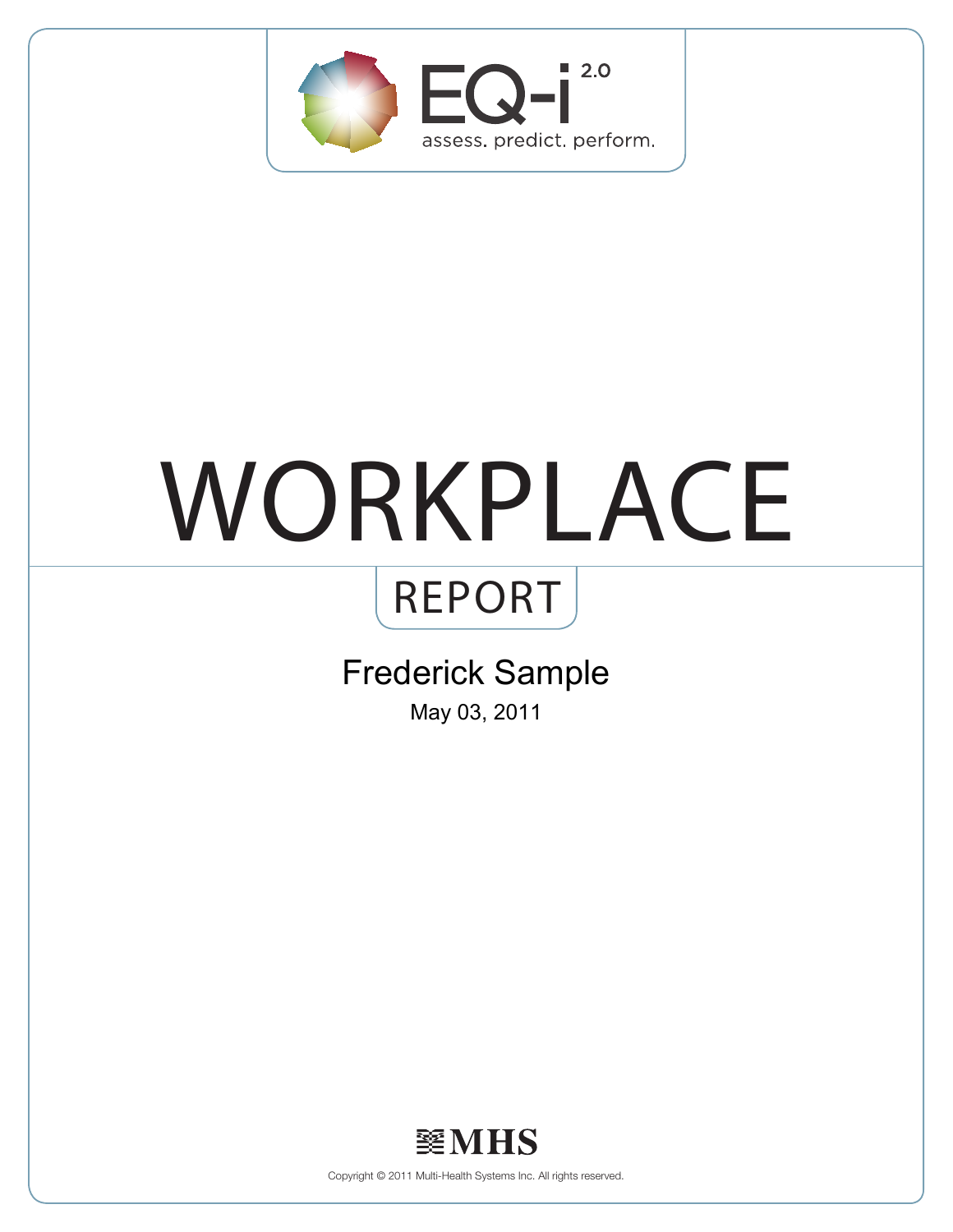

## EQ-i 2.0 Model of Emotional Intelligence

#### SELF-PERCEPTION

Self-Regard is respecting oneself while understanding and accepting one's strengths and weaknesses. Self-Regard is often associated with feelings of inner strength and self-confidence. **Self-Actualization** is the willingness to persistently try to improve oneself and engage in the pursuit of personally relevant and meaningful objectives that lead to a rich and enjoyable life. **Emotional Self-Awareness** includes recognizing and understanding one's own emotions. This includes the ability to differentiate between subtleties in one's own emotions while understanding the cause of these emotions and the impact they have on one's own thoughts and actions and those of others.

#### STRESS MANAGEMENT

**Flexibility** is adapting emotions, thoughts and behaviors to unfamiliar, unpredictable, and dynamic circumstances or ideas.

#### Stress Tolerance

involves coping with stressful or difficult situations and believing that one can manage or influence situations in a positive manner.

**Optimism** is an indicator of one's positive attitude and outlook on life. It involves remaining hopeful and resilient, despite occasional setbacks.



#### SELF-EXPRESSION

Emotional Expression is openly expressing one's feelings verbally and non-verbally.

#### **Assertiveness**

involves communicating feelings, beliefs and thoughts openly, and defending personal rights and values in a socially acceptable, non-offensive, and non-destructive manner.

**Independence** is the ability to be self directed and free from emotional dependency on others. Decision-making, planning, and daily tasks are completed autonomously.

#### INTERPERSONAL

Interpersonal Relationships refers to the skill of developing and maintaining mutually satisfying relationships that are characterized by trust and compassion.

**Empathy** is recognizing, understanding, and appreciating how other people feel. Empathy involves being able to articulate your understanding of another's perspective and behaving in a way that respects others' feelings.

**Social Responsibility** is willingly contributing to society, to one's social groups, and generally to the welfare of others. Social Responsibility involves acting responsibly, having social consciousness, and showing concern for the greater community.

#### DECISION MAKING

**Problem Solving** is the ability to find solutions to problems in situations where emotions are involved. Problem solving includes the ability to understand how emotions impact decision making. **Reality Testing is the capacity to** remain objective by seeing things as they really are. This capacity involves recognizing when emotions or personal bias can cause one to be less objective. **Impulse Control** is the ability to resist or delay an impulse, drive or temptation to act and involves avoiding rash behaviors and decision making.



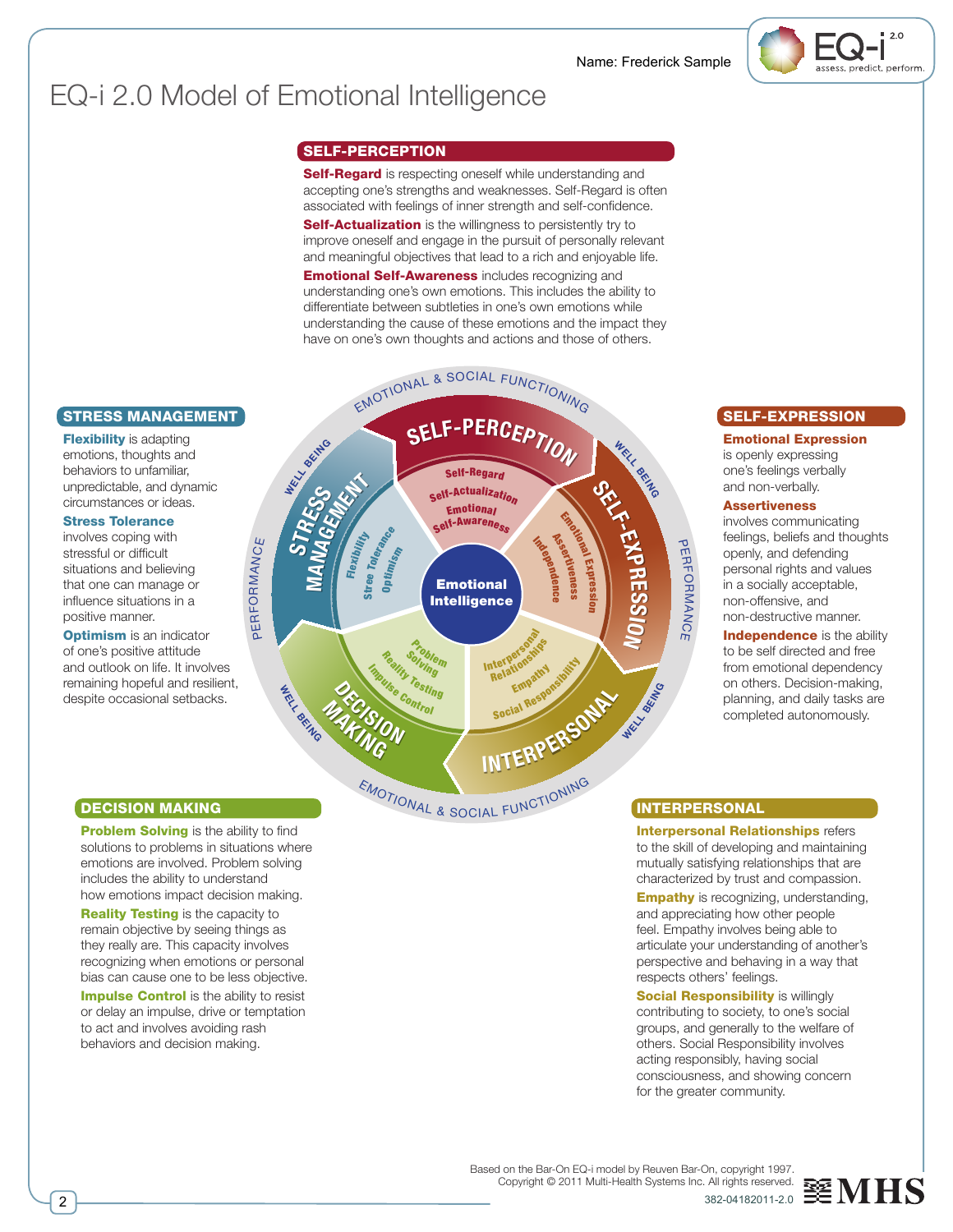Name: Frederick Sample



## Overview of Your Results

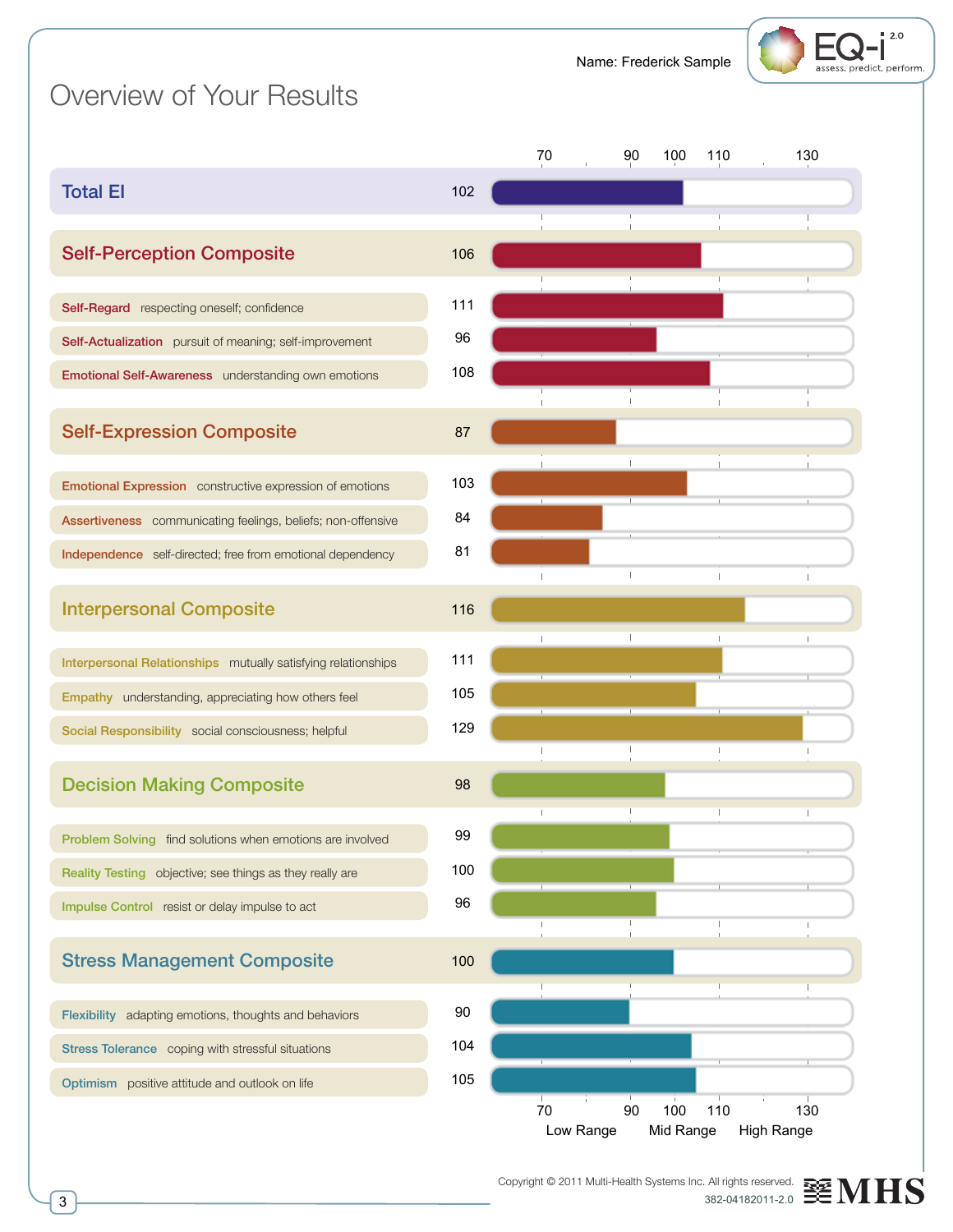

Individuals with self-regard respect themselves and accept both personal strengths and limitations while remaining satisfied and self-secure. Frederick, your result suggests that your self-regard is stronger than most people's. You know yourself and are comfortable with yourself, which generally translates into increased performance. You may have:

- a high level of respect for yourself, your talents, and your weaknesses.
- n a willingness to confidently admit mistakes or unfamiliarity with a situation.

#### Impact at Work

*Emotional Implications.* Your result may mean that on an emotional level you are driven to achieve your fullest potential, have a more positive outlook on your capabilities, and are more confident in expressing yourself than those with average selfregard. The potential challenge is that you could lose touch with objective assessments of your capabilities. Draw on reality testing behaviors to maintain a healthy self-perception.

*Social and Behavioral Implications.* Your willingness and ability to understand and accept your strengths and weaknesses is often perceived by others as confidence. People may frequently gravitate toward you, look to you for advice, and seek your leadership. Because your strengths are confidently demonstrated, you may be given opportunities or promotions that maximize these talents, but it is also important to seek out opportunities that stretch your less developed skills as well. To avoid potential negative consequences of overly high self-regard, use empathy and an appropriate level of assertiveness to avoid appearing overconfident.

#### Strategies for Action

*Self-Regard Profile.* Seeking others' feedback on your strengths and weaknesses demonstrates a willingness to learn and gives you objective data to confirm whether your self-beliefs are in line with what others see.

- **n** Identify those at work (colleague, manager) who know you well enough to comment on your strengths and weaknesses.
- n Ask them to list your strengths and weaknesses with specific observations or examples.
- n Without looking at their list, write what you believe your strengths and weaknesses are. Then compare lists. Look for disconnects and similarities between lists. Are there examples of where others didn't agree with your listed strengths?

*Own up to your Weaknesses.* Although challenging, openly admitting your weaknesses can help keep your Self-Regard in check with how your colleagues see you.

- n Record your reaction to any mistakes or errors you make over the next few weeks. If you find yourself blaming "the system" or others for your mistakes, you might want to start openly admitting your points of weaknesses.
- n Rather than placing blame, use mistakes as opportunities to show you know and accept your weaknesses and put in place strategies that manage them, rather than pretending they don't exist.

#### Balancing Your EI

This section compares Self-Regard with Self-Actualization, Problem Solving, and Reality Testing. The subscale that differs the most from Self-Regard is Self-Actualization. Improving the interplay between these subscales is likely to significantly impact your overall emotional intelligence.

#### Self-Regard(111) <sup>S</sup> Self-Actualization(96)

Your Self-Regard is higher than your Self-Actualization. To balance these components, set goals at a level that is consistent with skill level. There may be an opportunity to reach higher goals, or to more fully recognize achievements when they occur. In doing so, both self-esteem and achievements are promoted.



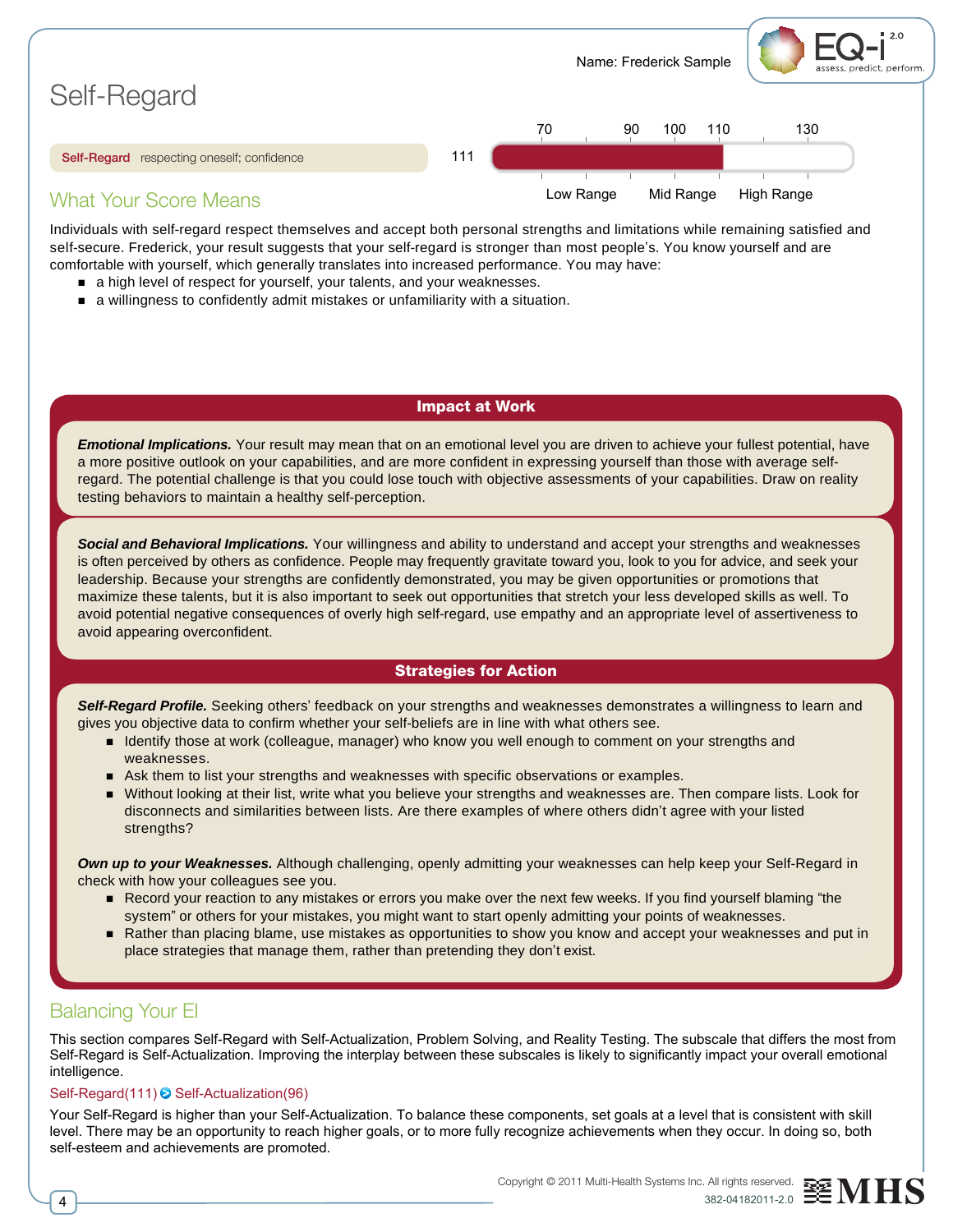

Self-actualization can be summed up in three words: pursuit of meaning. While this sounds quite philosophical, in the business world it means finding purpose and enjoyment in your job and performing to your fullest potential. Frederick, your result suggests that you are passionate about your work and life outside of work and take pride in setting and achieving challenging goals. Although you may believe that you can accomplish more, your result may mean that:

- vou place value on training and keeping your expertise sharp.
- n you appear to be working or acting with a plan in mind.
- n for the most part you believe you are leading a rich and fulfilling life.
- n at times you turn on "autopilot" mode, going through the motions of your job without truly striving to excel.

#### Impact at Work

*Emotional Implications.* Your success, happiness, and life satisfaction can probably be traced back to the fact that most of the time you do what you enjoy. Because you have found ways to apply your talents and strengths, you likely experience harmony knowing that your talents are being put to good use.

*Social and Behavioral Implications.* Your consistent drive to improve yourself, while pursuing personally relevant objectives, helps to create a fulfilling and varied life. This perpetual drive is often perceived by your colleagues as being organized, directive, deliberate, and purposeful. In addition, self-actualized individuals value the actual process of achieving their goals as much as or more than the final outcome. Therefore, you may find both short- and long-term planning, projecting, and scoping activities are likely natural processes for you.

#### Strategies for Action

*The Small Things we Enjoy.* Sometimes you just need to look at your job under a microscope to develop an even deeper passion for what you do.

n Write down some of the things you do in your job that are motivating for you. No matter how small, everything makes the list. Review this list once a week; Monday is usually a good day. Remind yourself that even the small things (like having a client compliment you on your presentation) can push you to do your very best.

**Protect Your Time.** Since you already know what you're passionate about, you need to protect the time you have scheduled for these activities so they do not fall lower on your list of priorities.

■ Block off time in your calendar, well in advance, for those activities you enjoy, especially if they are the vulnerable, non–work related type. Seeing an appointment in your calendar, even if it is for lunchtime yoga, will help you keep your time commitment.

#### Balancing Your EI

This section compares Self-Actualization with Self-Regard, Optimism, and Reality Testing. The subscale that differs the most from Self-Actualization is Self-Regard. Improving the interplay between these subscales is likely to significantly impact your overall emotional intelligence.

#### Self-Actualization(96) <sup>S</sup> Self-Regard(111)

Your Self-Actualization is lower than your Self-Regard. To balance these components, leverage your inner strength and confidence by participating in meaningful activities. Keep your expectations realistic to promote feelings of success. Set and evaluate goals that align with your strengths.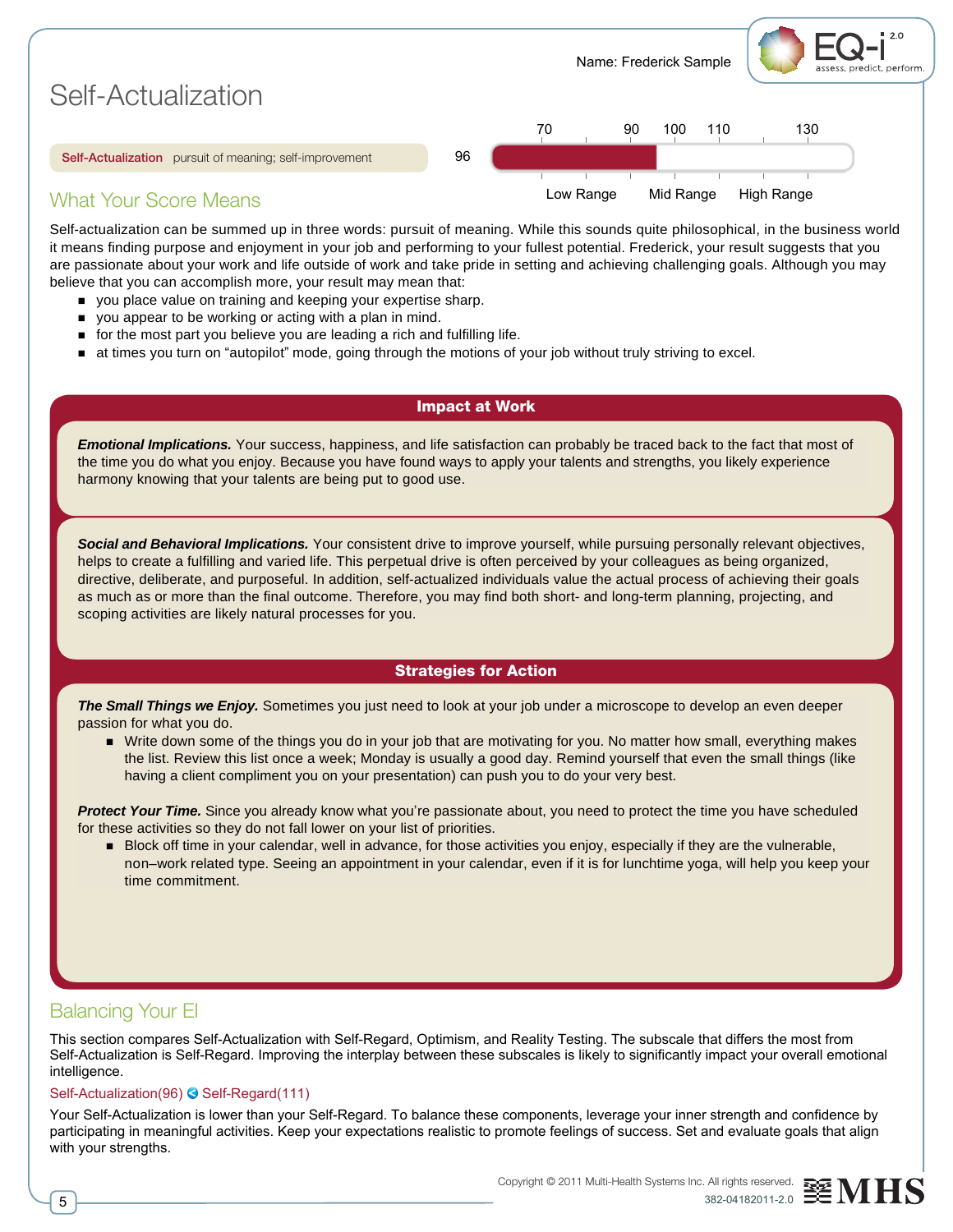

If you have a solid understanding of what causes your emotions, it is much easier to regulate your behavior and control the impact your emotions have on those you work with. Frederick, your result indicates that you are in touch with your emotions and that you manage them in a way that is healthy for you and your relationships at work. It is likely that you:

- n have a solid read of your inner self—you can describe and manage the emotions you are experiencing.
- n are aware of how emotions impact team morale, collaborative relationships, and individual performance.
- still have a few emotions that make you uneasy or are difficult to fully understand.

#### Impact at Work

*Emotional Implications.* One of the implications of recognizing your emotions and their triggers is that for you, experiencing an emotion is the result of a cause-and-effect relationship. You know when and why an emotion will be triggered and you know how to use that emotion to your benefit. You are usually in tune with the physiological sensations of emotion, but there may be some emotions that continue to slip by unrecognized.

*Social and Behavioral Implications.* Your level of Emotional Self-Awareness indicates that more often than not, you feel comfortable expressing your understanding of your thoughts and ideas to your colleagues and, moreover, you know how your emotions can increase individual and team morale. Your colleagues likely understand your stance and value your openness when it comes to how you are feeling. There may still be some circumstances at work that cause you to be unsure of your emotions. You could benefit from a bit more investigation into what triggered your feelings in these cases, and what subsequent action needs to be taken.

#### Strategies for Action

*Cause and Effect.* Your strength in identifying a cause-and-effect relationship for your own emotions can be leveraged to predict others' emotional reactions.

- The next time you are in a meeting ask others, "How do you feel about this direction?" or "What is your gut telling you about this decision?"
- n Identify the causes of your colleagues' emotions and how their emotions impact their buy-in to a decision. This will help not only to show that you care about others' feelings (empathy), but to give you the information you need to predict how colleagues will react in the future.

*Leveraging Emotions.* Although you understand emotions quite well, you can always work on refining your ability to adopt the right emotion at the right time. People with strong emotional self-awareness are able to bring on emotions in themselves that will help them with the task at hand.

■ Experiment with different techniques and mediums to make you feel a wide range of emotions (e.g., somber, happy, angry, creative, or peaceful). Putting yourself in a slightly somber mood can help you focus on analytical tasks, while being happy will help you with brainstorming or creative tasks.

#### Balancing Your EI

This section compares Emotional Self-Awareness with Reality Testing, Emotional Expression, and Stress Tolerance. Achieving balance between these subscales can enhance emotional functioning.

#### Emotional Self-Awareness(108)

Your Emotional Self-Awareness is well balanced with these three related subscales. To maintain this balance with these subscales, watch for significant growth in one subscale over others and consider ways that you can develop the subscales in tandem. Discuss with your coach whether comparing Emotional Self-Awareness with other subscales may lead to further EI development and enhanced emotional and social functioning.



6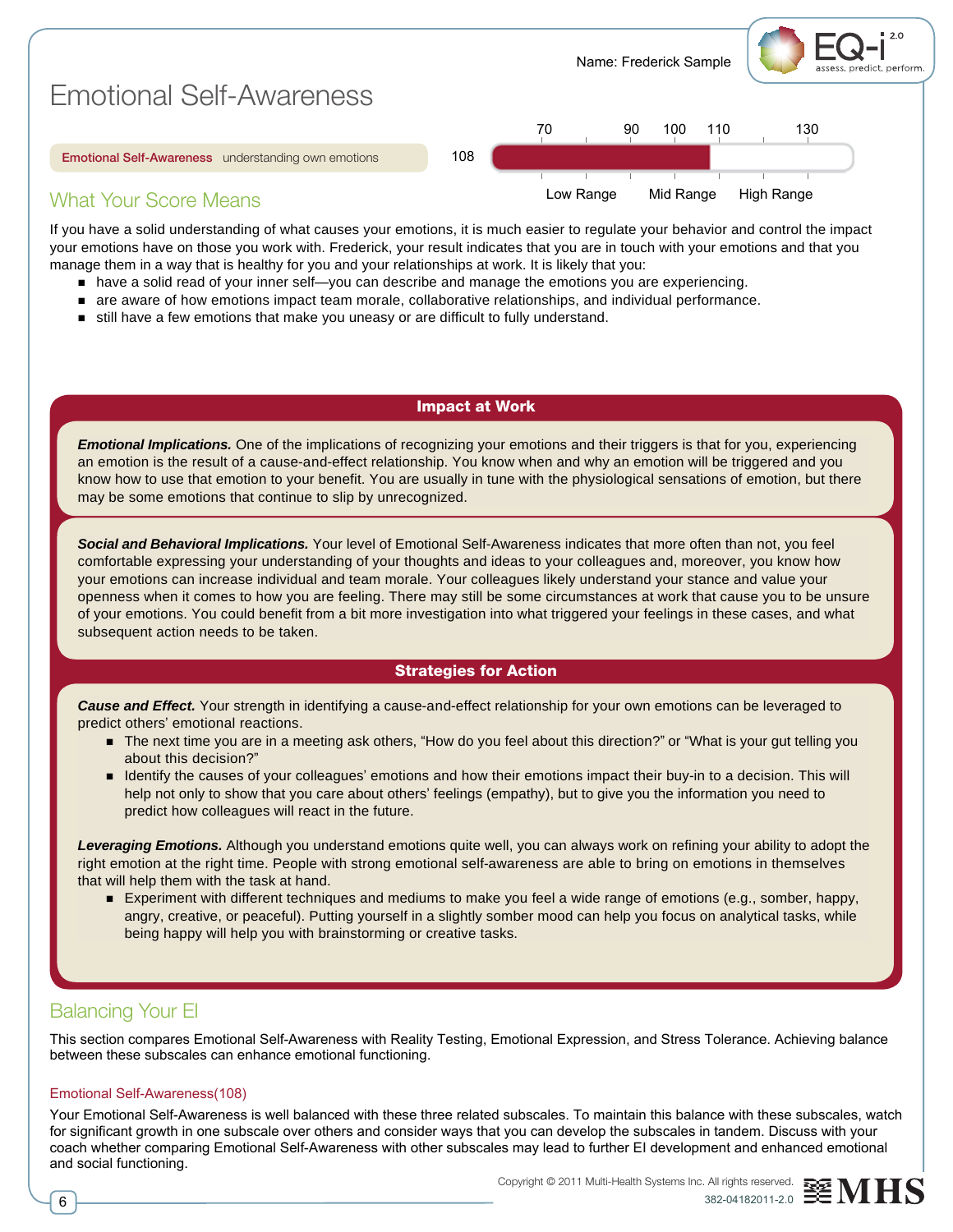

#### What Your Score Means

Individuals who effectively express emotions use words and physical expressions to convey their feelings in a way that is not hurtful to others. Frederick, your result portrays someone who is emotionally expressive, bringing your true feelings to the surface with relative ease. Sharing your emotions with others, as you do, helps you achieve your goals and builds stronger relationships with your colleagues. Consider the following characteristics of your result:

- n you are comfortable expressing many emotions through words and/or facial expressions.
- n you find beneficial ways to express your emotions, both positive (e.g., appreciation) and negative (e.g., anger).
- n on a few occasions, you may have difficulty articulating or sharing certain emotions; the right words or expressions may elude you.

#### Impact at Work

*Emotional Implications.* Think of Emotional Expression as the action part of the emotional experience. You typically act on the emotions you experience; however, there are a few emotions or circumstances where you do not feel comfortable being open. You should strive for a more balanced expression of emotions; that way you don't appear to be more comfortable expressing one extreme (e.g., happiness) over another (e.g., sadness).

*Social and Behavioral Implications.* Successful relationships flow from a willingness to openly exchange thoughts and feelings. Your result suggests that not only are you capable of expressing your emotions in a meaningful way, but you are also usually eager to share these thoughts and feelings. Your relationships with your colleagues and clients have open channels for communication; you clearly express your feelings, creating an environment where others feel comfortable doing the same with you. There may be certain relationships or conditions where you feel less comfortable expressing yourself; it is important to determine where and why you hold back your true feelings.

#### Strategies for Action

Ask an Expert. Write down a few emotions that you have trouble expressing at work.

- n Research them first. Find out what triggers these emotions in you and what prevents you from sharing them openly (e.g., "I feel offended and brushed off when my ideas are not accepted by the team. I haven't said anything because I don't want to disrupt the team's harmony").
- Find someone you know who is quite adept at expressing these emotions. Ask for his/her advice on how to clearly articulate emotion and overcome the fear of emotional expression.

**Expression Check-In.** Use your skills in empathy, interpersonal relationships, and emotional self-awareness to watch others' responses when you express emotions.

- The next time you express what you feel, pay more attention to how the other person is reacting. Notice their facial cues, the tone of their voice, and their body language; does it match what you would expect? For example, are they as happy as you are about your promotion, or do they appear threatened by the change?
- This check-in will help remind you that expressing your emotions is not entirely about you—it is also about taking care of others while showing them what you feel!

#### Balancing Your EI

This section compares Emotional Expression with Interpersonal Relationships, Assertiveness, and Empathy. The subscale that differs the most from Emotional Expression is Assertiveness. Improving the interplay between these subscales is likely to significantly impact your overall emotional intelligence.

#### Emotional Expression(103) Assertiveness(84)

Your Emotional Expression is higher than your Assertiveness. Are you more comfortable expressing thoughts and feelings than you are expressing directives? Balancing Emotional Expression and Assertiveness requires not just expressing your thoughts, but also appropriately letting people know what action you expect to see.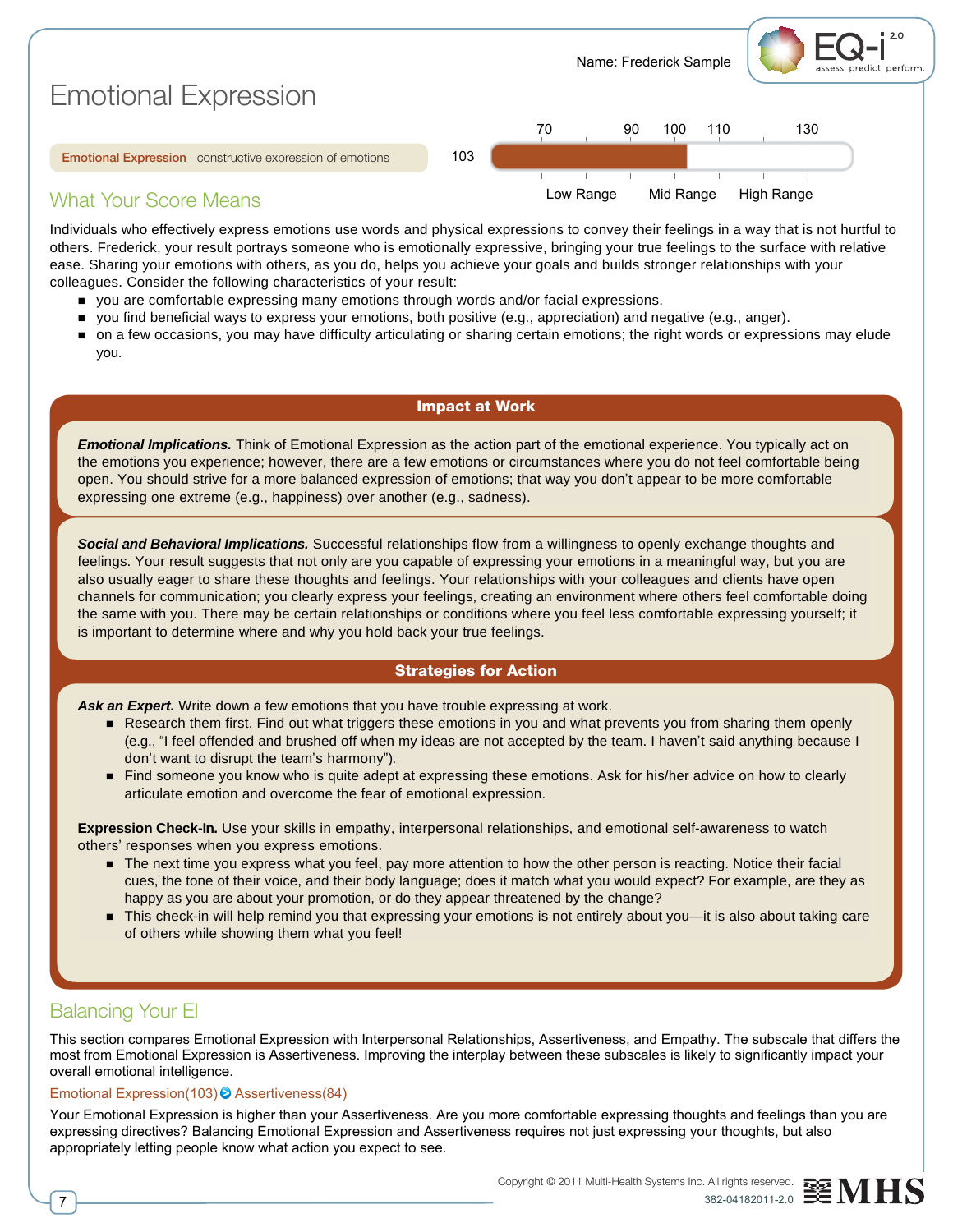

#### Picture a line between the words *passive* and *aggressive*. At the middle point of this line lies assertiveness, a place where you work with others by finding the right words at the right time to express your feelings and thoughts. Frederick, you have the tendency to be more toward the passive side of this line, keeping opinions and thoughts to yourself rather than sharing them openly. Some of the following characteristics may apply to you:

- n you are seen as supportive (of everything) and a team player, but at the expense of standing up for your beliefs.
- n you play the role of "observer" in meetings or discussions.
- n you have a lot to contribute, but feel defeated when no one hears your good ideas.
- **n** you work harder than most because you struggle to clearly articulate to others what you need.

#### Impact at Work

*Emotional Implications.* Your tendency to keep thoughts inside may lead you to feel exhausted, frustrated, or even angry that you are on your own dealing with your unvoiced opinions. You may ruminate over bad decisions made, the "crazy" plan that someone created, or that coworker who took credit for your work. It's as if all this occurred without your approval or your input, and yet you are left wanting to say so much.

*Social and Behavioral Implications.* Your level of assertiveness suggests that you have a tendency to act passively and have difficulty communicating feelings, beliefs, and thoughts openly. Your lack of assertiveness may prevent you from motivating others to achieve individual and team goals, effectively dealing with conflict, and obtaining adequate resources for effective job performance. You could also be seen as lacking initiative, particularly if you are low in independence. Your great ideas may stay hidden from your team and as a result you will not be as enthusiastic or committed to others' ideas/directions (because you have something better in mind).

#### Strategies for Action

*Overcoming Fear.* A common reason for overly passive behavior is the fear of losing something as result of speaking up.

- n Identify the last three times you were passive (meetings are great places to start). Then, brainstorm all the possible positive and negative results that could have occurred had you been more assertive.
- n Most of our fear comes from an exaggeration of bad consequences. Think of situations where the good consequences outweighed the bad. Identify when similar situations will be occurring in future. These will be relatively safe opportunities for you to practice being more assertive.

*Have a Goal in Mind.* Try setting a small goal before you go into an assertive situation. When you are clear upfront on what you want to achieve, it is easier to assert yourself.

**n** Leverage the skills that you would normally use to get the job done (e.g., motivation, drive, technical skills, goal setting) to set a small goal for the conversation. Tie this smaller goal to a larger performance objective so you know something bigger is at stake. For example, "I will tell my manager today that customer service errors are angering my top customers. She won't be happy, but if I don't speak up we may lose these key accounts."

#### Balancing Your EI

This section compares Assertiveness with Interpersonal Relationships, Emotional Self-Awareness, and Empathy, The subscale that differs the most from Assertiveness is Interpersonal Relationships. Improving the interplay between these subscales is likely to significantly impact your overall emotional intelligence.

#### Assertiveness(84) **&** Interpersonal Relationships(111)

Your Assertiveness is lower than your Interpersonal Relationships result. Placing greater emphasis on interpersonal relationships than on being assertive may permit you to support those you work with. Make sure you give equal emphasis to standing up for what you believe in, and speaking your mind when it is important to do so.

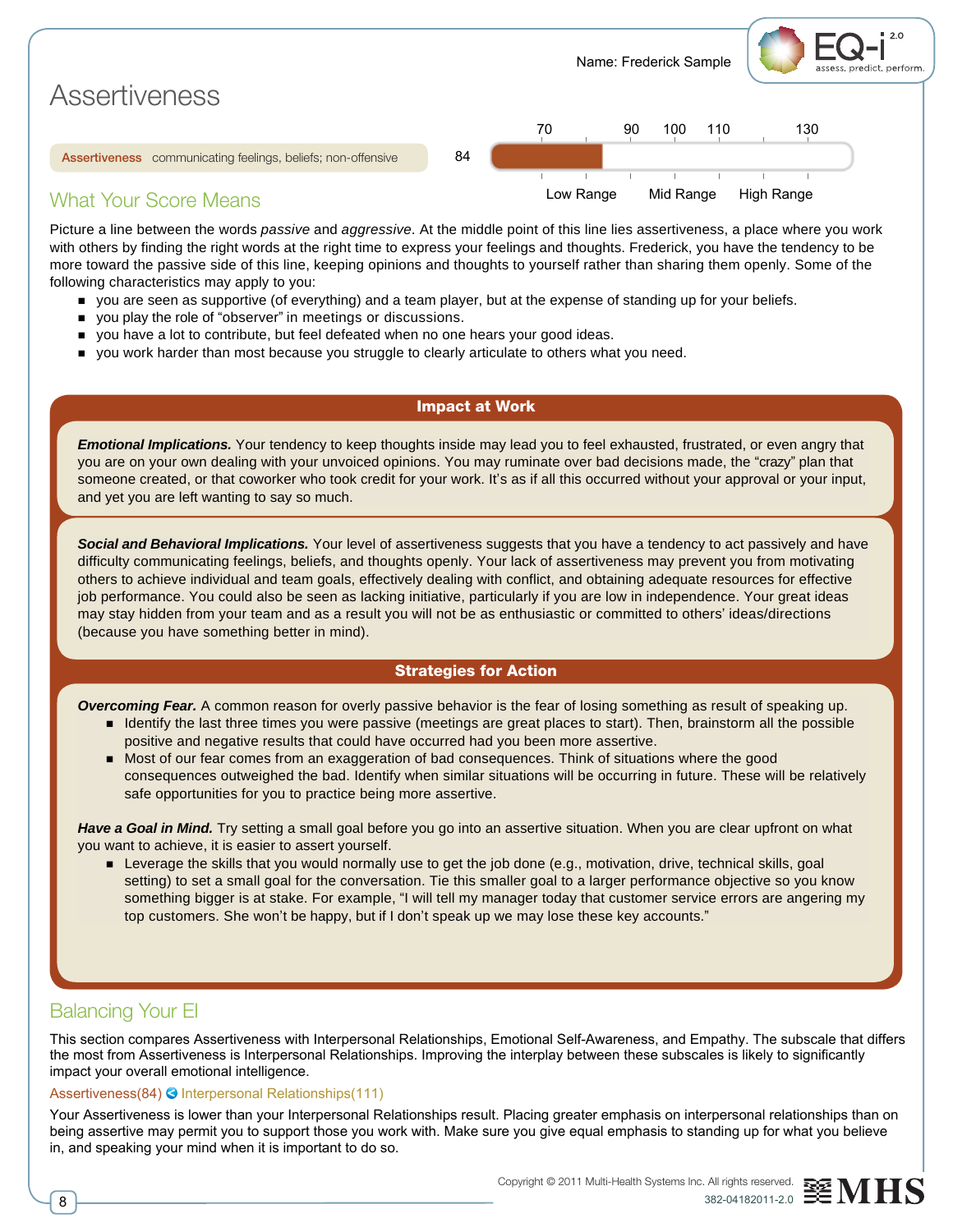

Frederick, being independent means that you are capable of feeling, thinking, and working on your own. Your results show that you are not regularly showcasing your independence; instead, you often look to others for advice, reassurance, and direction. In your work environment, this can be particularly obvious when you need to make decisions. Although there is nothing wrong with consultation, regularly passing on the role of primary decision maker could be seen as emotional dependency. Consider the following interpretation of your results:

- you like guidance and direction from others on how to do your job.
- **n** you prefer to defer decision making to someone else.
- n you see yourself as a supportive follower, you go "with the grain".

#### Impact at Work

*Emotional Implications.* Think of independence as the stage for showcasing your other EI abilities. If you are unable to think or act freely, you are less likely to demonstrate to your colleagues that you have other strengths in EI. You may have many great qualities, but others are unlikely to notice them.

*Social and Behavioral Implications.* Your score on Independence suggests that you are susceptible to the influence of your colleagues and superiors. Although you have a marked preference for working with others and making decisions in collaboration with coworkers, your reliance on these people suggests that you might be resistant or uncomfortable if required to work autonomously. In conversations or meetings, you may find yourself adopting the same emotions as others in the room or easily conforming to others' decisions. While this can give the impression of being a great team player, it is at the expense of you putting forth your own independently generated ideas.

#### Strategies for Action

*Stop the Self-Talk.* Self-talk, that voice inside your head, can both motivate you and discourage you from being independent. If your self-talk is filled with fear of making mistakes or thoughts of self-doubt, you will be unlikely to take independent action. The next time you find yourself making excuses for why you shouldn't act/decide on your own, write down arguments against each of your self-talk excuses. For example: "What if I make the wrong decision?"—"Well, I have consulted subject matter experts and completed my own research, so I am well informed. And if it is the wrong decision, then the worst that will happen is  $\overline{\phantom{a}}$ ".

*Holding Yourself Accountable.* When you need to make a decision, build in personal accountability by stating to others that you will be the primary decision maker and that you are gathering input to be well informed prior to making the decision.

- n By simply stating up front that you are the final decision maker, you will be less likely to pass the buck to someone else for the final decision.
- You can still gather information and feedback prior to making the decision; just be aware that no one is going to give you the answer—you need to do that on your own.

#### Balancing Your EI

This section compares Independence with Problem Solving, Emotional Self-Awareness, and Interpersonal Relationships. The subscale that differs the most from Independence is Interpersonal Relationships. Improving the interplay between these subscales is likely to significantly impact your overall emotional intelligence.

#### Independence(81) <sup>&</sup> Interpersonal Relationships(111)

Your Independence is lower than your Interpersonal Relationships result. To balance these components, recognize the importance of being a team player, without becoming overly reliant on the direction or support of others. Be collaborative, but retain the courage of your convictions.

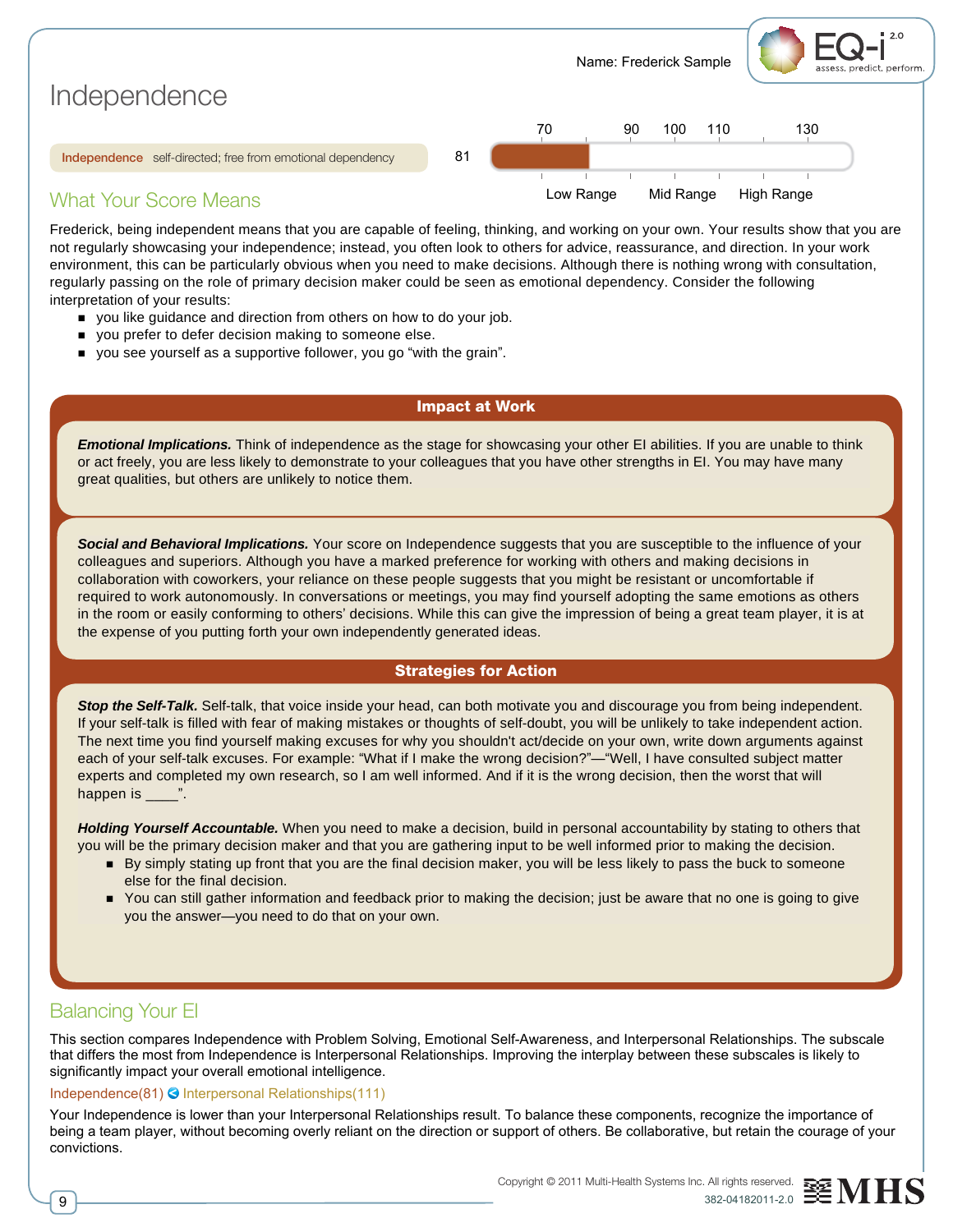

Frederick, this subscale is about developing and maintaining mutually satisfying relationships and your result shows an aboveaverage capability to build relationships with compassion, trust, and mutual give-and-take. Your colleagues support you in getting your job done, and in turn others seek you out because of your approachable demeanor. Some characteristics of your result are:

- n you have built up, or are currently building up, a useful network of colleagues and professionals.
- your relationships are authentic; you know people on a personal level.
- n you feel at ease with people and look forward to engaging in social interactions.

#### Impact at Work

*Emotional Implications.* For you, relationships are an essential part of life and you are likely heavily invested in making your relationships work. One implication of this emotional investment is that you may hide emotions or shy away from making decisions that could potentially cause conflict. Particularly if you scored high in Empathy and low in Assertiveness, you should determine if you or your relationships are suffering as a result of withholding your true thoughts and emotions.

*Social and Behavioral Implications.* Your result suggests that you take an active role in establishing and maintaining your professional relationships at work. You are probably seen as a "connector", aware of who does what, who knows what, and who needs to know what. Maintaining confidences, team harmony and open communication are likely top priority for you in your job. As you continue to build relationships, it is important to know the boundaries of these interactions. Failure to recognize when you begin to occupy more and more of your colleagues' time may result in less time allocated to projects, at which point your social interactions may prove costly to job performance.

#### Strategies for Action

*Recognition Goes a Long Way.* Remember to celebrate events that are important to your coworkers, but also express recognition on a regular basis. Instances may include birthdays, promotions, or recognition for a job well done.

- n Do you know what kind of recognition your coworkers prefer? Not everyone likes "Happy Birthday" sung at their desk or a reward given in front of their peers.
- **EXECTED EXECTED EXECTED EXECTED** Every and is appreciated by each of your coworkers.

**Sharing the Truth.** A healthy work relationship needs to be based on open communication, without fearing that your opinion will cause irreparable damage.

- The next time you find yourself tempted to hold back your true thoughts for the sake of group happiness, pause.
- n Write down what you really think or feel. Look at this statement and list all the potential positive and negative outcomes that could occur as a result of sharing your opinion.
- n If the positives outweigh the negatives, rephrase what you want to say beginning with an agreement statement and ending with your true opinion.
- **n** Bring this newly phrased statement to your discussion and be prepared to share it, starting with agreement and ending with your honest thoughts.

#### Balancing Your EI

This section compares Interpersonal Relationships with Self-Actualization, Problem Solving, and Independence. The subscale that differs the most from Interpersonal Relationships is Independence. Improving the interplay between these subscales is likely to significantly impact your overall emotional intelligence.

#### Interpersonal Relationships(111) Independence(81)

Your Interpersonal Relationships result is higher than your Independence result. These components work in unison by distinguishing the times when collaboration and group work is needed from times that require independent functioning. As a general rule, when tasks can be completed independently, it may be best to do so, leaving colleagues free to work on other tasks that they may be required to do.



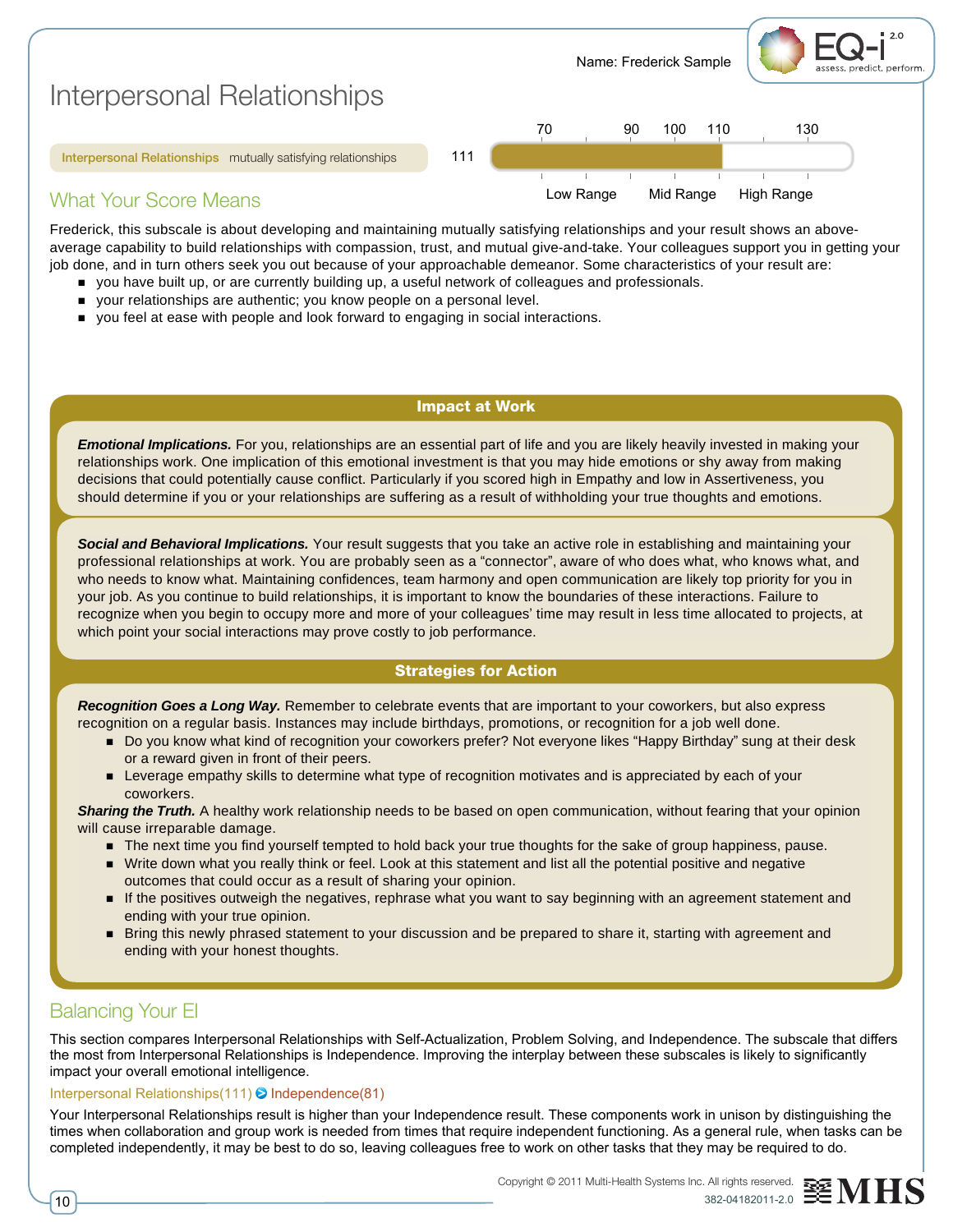

Empathy, the ability to recognize, understand, and appreciate the way others feel, is a crucial EI skill at the heart of all effective work relationships. Frederick, your result indicates that you are generally an empathic person who is able to grasp what another is feeling, even if it is much different from what you feel. Your empathic nature makes you an approachable and open team member with whom coworkers feel safe sharing thoughts and ideas. With a result such as yours you may find:

- you are "tuned in" to how others are feeling.
- n you care about the thoughts and feelings of others as much as you do your own.
- n under times of stress or moments of defensiveness, you are likely to adopt a less empathic approach, possibly arguing your position without considering the needs of others.

#### Impact at Work

*Emotional Implications.*Your result in Empathy provides a solid foundation for all other interpersonal skill areas. You draw on your ability to respect others so that your interactions with others appear sincere. Still, certain emotions may cause your normally empathetic demeanor to crack. Anger, for example, may get the best of you, causing you to become critical instead of your typical caring and respectful self.

*Social and Behavioral Implications.* Generally speaking, your ability to perceive and understand other people's emotions suggests that caring for others is built into the process of achieving your day-to-day tasks. For you, empathy is an active process that is inherent in the way you make decisions, resolve conflict, manage change, and work as a contributing team member. Often this results in others reciprocating their thoughts and emotions. Your ability to demonstrate empathy where appropriate will go a long way toward fostering your interpersonal relationships.

#### Strategies for Action

**Be Prepared.** Prior to your next meeting, prepare by:

- n Listing all attendees and what needs and expectations each brings to the meeting
- n Predicting how they will act during the meeting. What issues do you need to be sensitive towards?
- n Generating a number of questions to further understand your colleagues' needs during the meeting. You may not be able to resolve conflicting needs, but these engaging questions will help show your interest and compassion for others' situations and needs.

*Connecting on a Personal Level.* If you know colleagues on a personal level you will better understand what impacts their emotions and be in a better position to see situations from their perspective.

- n With some of your lesser known colleagues, take the time to connect with them on topics outside of their field of work (e.g., children, sports, current events, traveling).
- n With the next situation that calls for empathy on your part, draw upon this background information to show your sensitivity to their needs (e.g., "You must really be feeling stressed with two sick kids at home and I know your wife is away at that conference. How can I help?").

#### Balancing Your EI

This section compares Empathy with Emotional Self-Awareness, Reality Testing, and Emotional Expression. Achieving balance between these subscales can enhance emotional functioning.

#### Empathy(105)

Your Empathy is well balanced with these three related subscales. To maintain this balance with these subscales, watch for significant growth in one subscale over others and consider ways that you can develop the subscales in tandem. Discuss with your coach whether comparing Empathy with other subscales may lead to further EI development and enhanced emotional and social functioning.

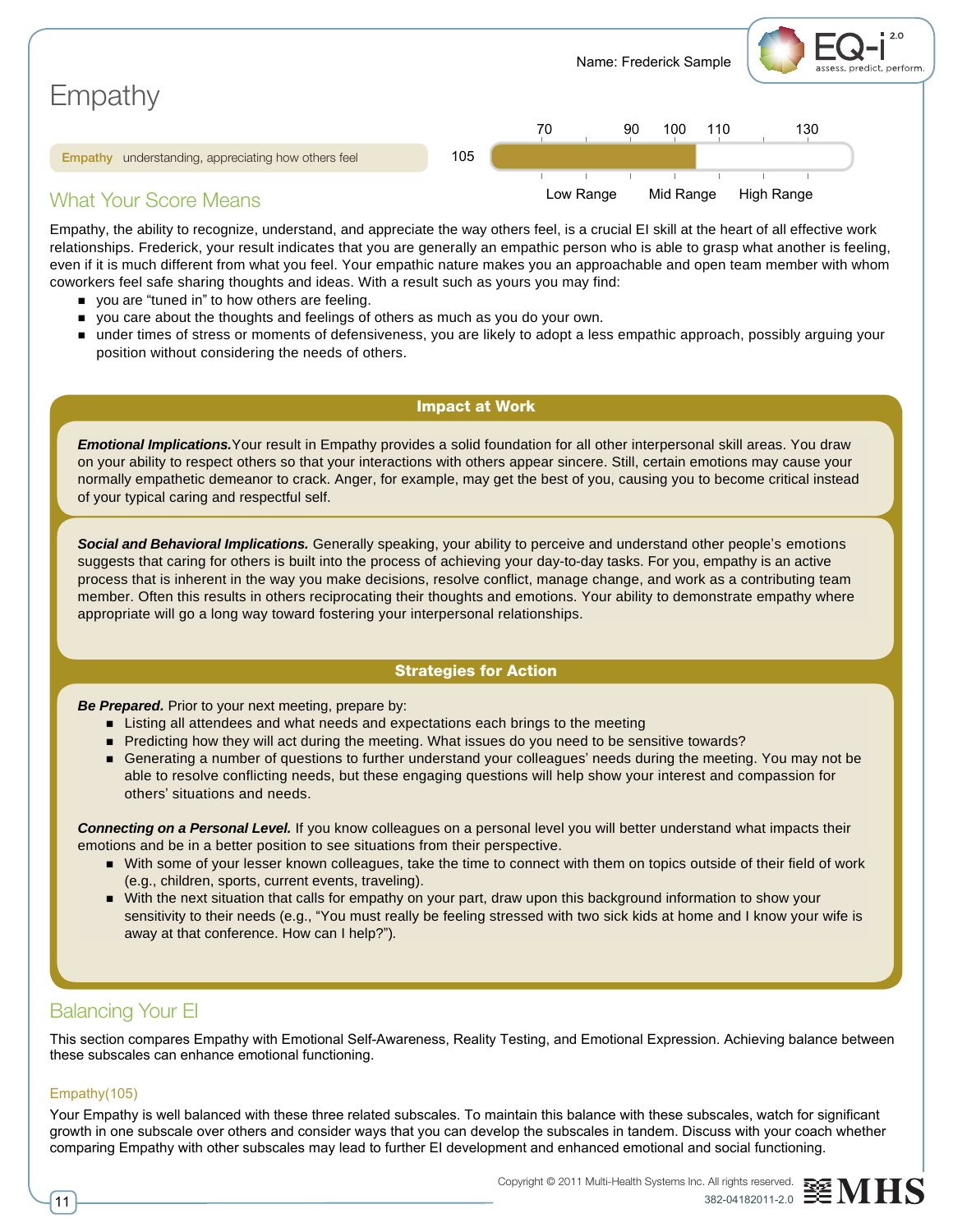

Social responsibility is that moral compass directing your behavior toward promoting the greater good and contributing to society and one's social groups. Frederick, your result suggests that you are highly altruistic in your efforts, taking most, if not all, opportunities to help others. Your concern for societal issues is demonstrated through the selfless contributions you make, both at work and in your community. Based on your result, you:

- n consistently demonstrate your social conscience and are compelled to help others.
- are seen as a "Good Samaritan" who helps out without expecting anything in return.
- gain fulfillment from a variety of sources, including those activities outside of work.
- n may need to watch that you don't put others' needs so far ahead of yours that you fail to achieve your personal goals.

#### Impact at Work

*Emotional Implications.* You are able to keep your emotions in perspective, having observed firsthand the difficulties others are facing. Also, because you contribute to a wide variety of activities, your emotions are not tied to one source. For example, if you have a setback in one area (e.g., loss of a key client account), you can look to another area for relief (e.g., coaching basketball).

*Social and Behavioral Implications.* Overall, you appear to be a cooperative and constructive member of your organization who acts in support of the common good. It is not uncommon to see someone with this level of Social Responsibility involved in a variety of social and leadership pursuits both inside and outside of the workplace. A potentially problematic implication of such involvement is that you may take on too many responsibilities, regardless of the cost to the quality of your work or your personal well-being. Be mindful that you don't engage in helping others as an escape from things that need to be fixed in your own life.

#### Strategies for Action

**The Best Intentions.** Check in with yourself to ensure that you are not avoiding your current emotional state by focusing solely on helping others.

- n Ask someone close to you (e.g., family or close friends) to describe what your intentions to help look like from their perspective. Others may be able to see the real motives behind even the best intentions.
- n If you are overly involved to the point that your personal well-being is neglected or you are placing unrealistic expectations on your friends, family or work peers for their social or corporate involvement, it may be time to reflect on your motives behind your desire to help others.

*Inspiring Initiative.* Inspiring others to be socially responsible can create an overall feeling of meaning and charity in the lives of others while fueling your passion for contributing towards the greater good.

- **Example your passion for causes you care about by reaching out to your friends and family for help.**
- n Brainstorm several activities that you, family and friends can engage in to help at least one of these causes.
- n Identify a plan, specific roles for each person and a timeframe for these activities.

#### Balancing Your EI

This section compares Social Responsibility with Self-Actualization, Interpersonal Relationships, and Empathy, The subscale that differs the most from Social Responsibility is Self-Actualization. Improving the interplay between these subscales is likely to significantly impact your overall emotional intelligence.

#### Social Responsibility(129) <sup>S</sup> Self-Actualization(96)

Your Social Responsibility is higher than your Self-Actualization. To balance these components requires balancing the importance of contributing to society with achieving your own personal goals. Helping others to achieve their goals is important, but ideally this should work in a reciprocal way, so that the relationship helps you to achieve your potential and aspirations as well.

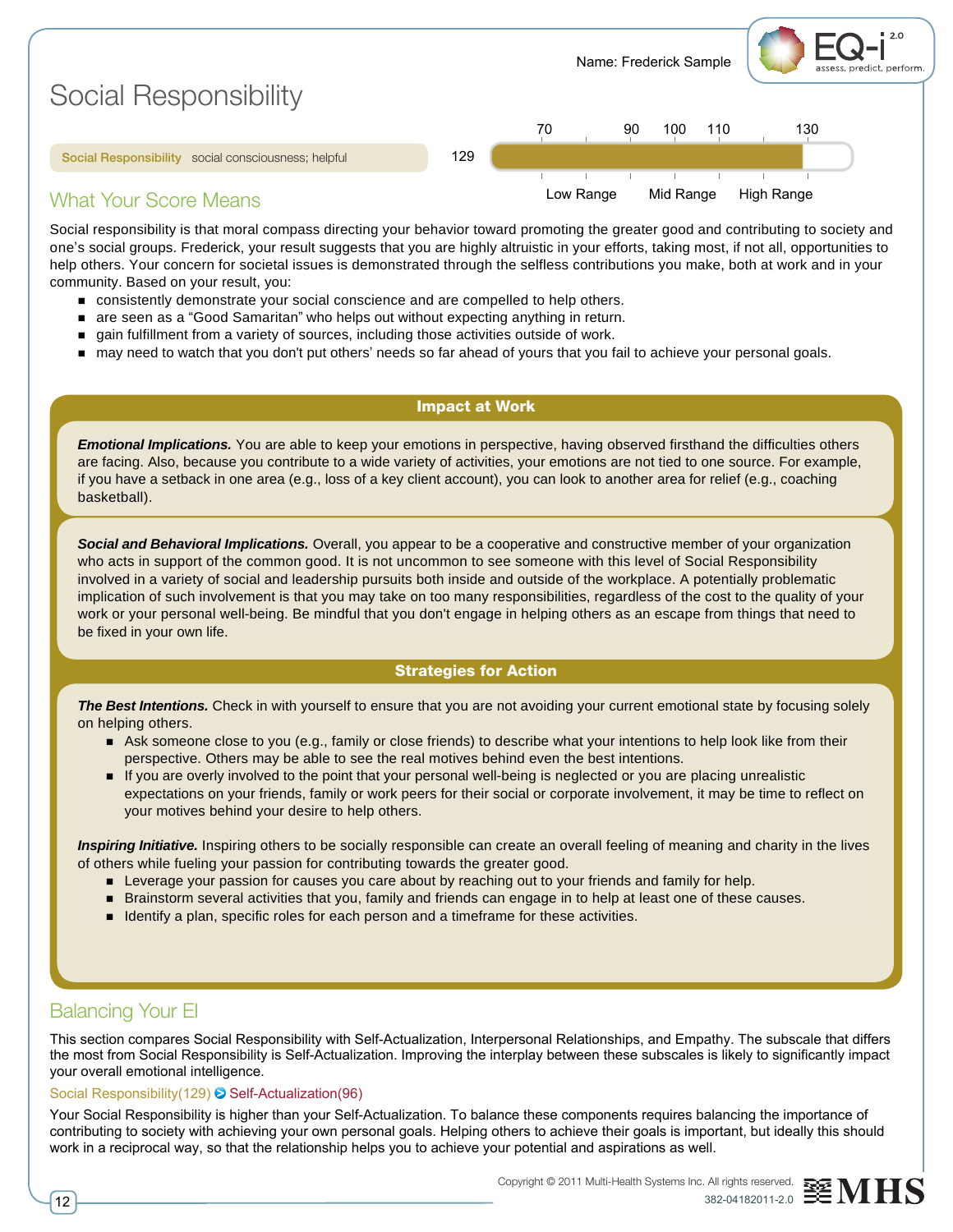

Problem Solving is not about the quality of your solutions, but rather at how effectively you use your emotions in the process of solving a problem. Frederick, your result in problem solving speaks of someone who can use their emotions effectively to focus on the problem at hand. In most situations you keep a clear head on the pertinent issues, without becoming frustrated by too much information or too many options. Your result indicates:

- n that you take in enough information to make informed conclusions, but not so many details that you are overwhelmed.
- vou confront problems head on, rather than avoiding them.
- n there are still certain types of problems where your emotions get in the way of reaching a conclusion.

#### Impact at Work

*Emotional Implications.* The emotional implication for your result is that while most of the time you tackle decisions head on, there are instances when you tend to avoid making a decision. It is important to be consistently decisive whether dealing with interpersonal conflict or performance-management issues. Decisions regarding interpersonal issues shouldn't be avoided due to their uncomfortable nature, for they can be just as toxic as technical problems.

*Social and Behavioral Implications.* You regularly engage in clear problem-solving strategies, even when emotions enter the picture. Although there are still times when your emotions derail your decisiveness (e.g., under stress), for the most part you make use of the information contained in your emotions rather than let those emotions cloud your judgment. Given your ability to find solutions when emotions are running high, you are likely perceived as someone who can assume leadership responsibilities where decisiveness and execution are paramount.

#### Strategies for Action

*Watch Your Limit!* Our brains typically handle seven chunks of information, whether we are memorizing or deciding between many options; seven seems to be the maximum amount of information we can effectively manage.

- n The next time you are stuck in solving a problem, ensure you are dealing with no more than seven pieces of information (or deciding among fewer than seven choices). Too much information paralyzes you, while too little leaves you uninformed.
- n Also, if your decision is stressful, your mental and emotional resources will be even fewer, so you may want to limit yourself to three options.

*Decision Deadlines.* For complex issues, including interpersonal conflicts, set a deadline by which the problem must be resolved. This deadline will help you stick to an efficient process for problem solving where you are less likely to put off dealing with a tough decision.

- n Generate multiple alternatives for a problem and evaluate them on the basis of impact, costs, resources and timing.
- Set a deadline for when you will select the best single solution. Treat this like any other important deliverable and have a colleague follow up with you to ensure you've met your deadline.

#### Balancing Your EI

This section compares Problem Solving with Flexibility, Reality Testing, and Emotional Self-Awareness. Achieving balance between these subscales can enhance emotional functioning.

#### Problem Solving(99)

Your Problem Solving is well balanced with these three related subscales. To maintain this balance with these subscales, watch for significant growth in one subscale over others and consider ways that you can develop the subscales in tandem. Discuss with your coach whether comparing Problem Solving with other subscales may lead to further EI development and enhanced emotional and social functioning.



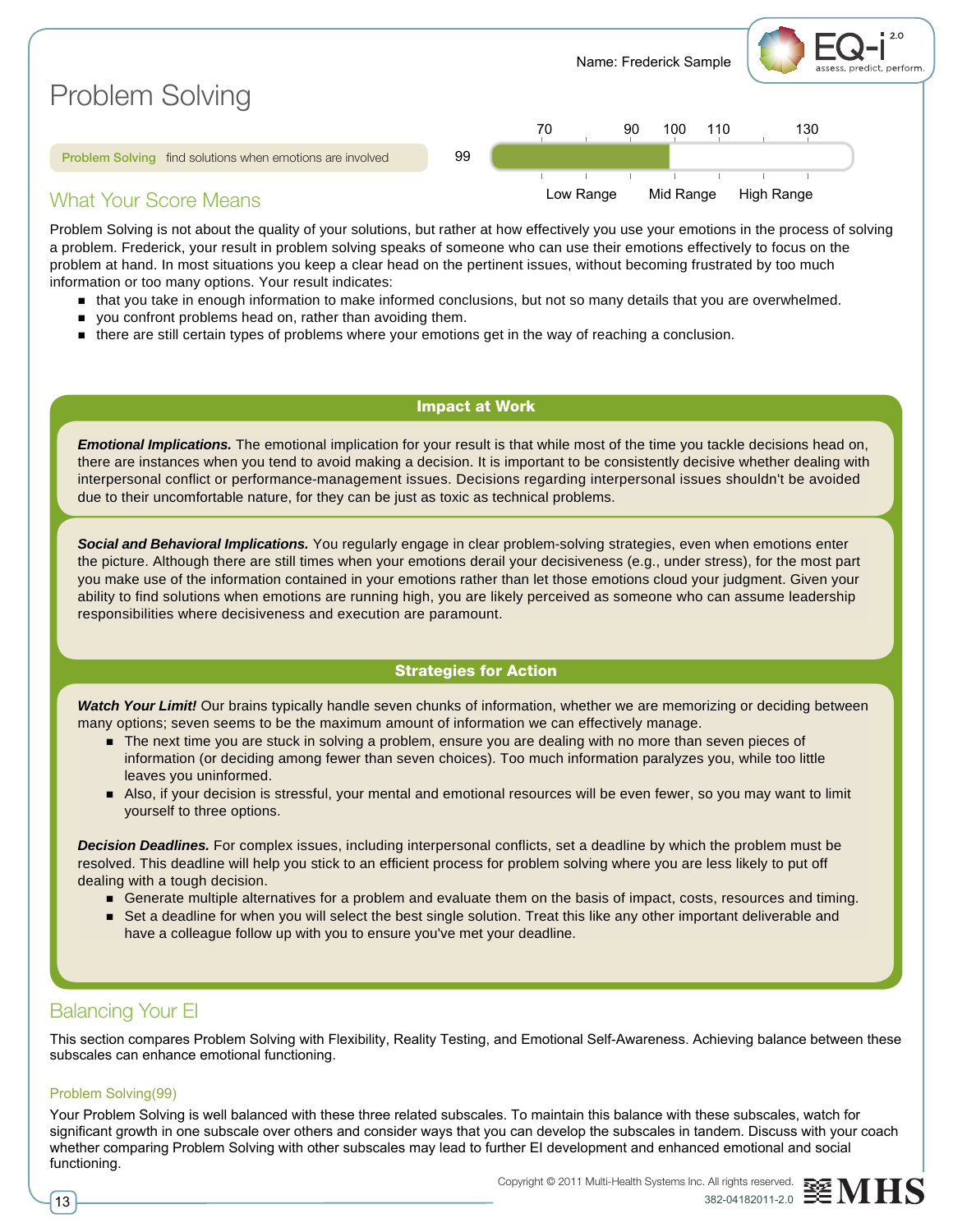|                                                                 |     | Name: Frederick Sample<br>assess. predict. perform. |
|-----------------------------------------------------------------|-----|-----------------------------------------------------|
| <b>Reality Testing</b>                                          |     | 70<br>130<br>90<br>100<br>110                       |
| <b>Reality Testing</b> objective; see things as they really are | 100 |                                                     |
| <b>What Your Score Means</b>                                    |     | High Range<br>Mid Range<br>Low Range                |

#### Call it "being grounded" or "tuned into the situation," Reality Testing means seeing things for what they really are. In business, this includes accurately sizing up the environment, resources, and future trends in order to set realistic plans/goals. Frederick, your results indicate that for the most part you can look past your emotional biases and see situations objectively. You are tuned into the task at hand and your environment and as a result set fairly reasonable goals. Your result suggests:

- n you are unlikely to misinterpret critical information or allow emotions to color reality.
- n your decisions and objectives are based on realistic information.
- n some instances of overly positive (extreme happiness) or overly negative emotions (extreme anxiety) may cause you to be less objective.

#### Impact at Work

*Emotional Implications.* Your ability to size up the immediate situation means your emotional responses to events are generally within reason and acceptable. For instance, if something minor occurs you are unlikely to blow it out of proportion. There are times, however, particularly when under stress, that you might switch your reality testing off, allowing your emotions to cloud your objectivity.

*Social and Behavioral Implications.* Understanding your own limitations and personal biases goes a long way toward establishing credibility with your peers. Giant possibilities are inspiring, but matching possibilities with capabilities will create the buy-in you need. Others likely seek out your evaluation of a situation, as you are able to remain objective even when emotions are heightened. At work, your actions are likely to be exactly what the situation calls for, and only under some circumstances do you over- or under-react. It is important to figure out when you misread your environment (e.g., under stress?) and how you can further put aside your biases under these circumstances.

#### Strategies for Action

*Practical Actions.* Breaking a problem or decision down into small, practical steps can help you to stay focused on the reality of the situation and not what you wish would happen.

- n Practical actions are specific steps that need to be taken, resources that need to be gathered, or buy-in you need to secure in order to make a decision.
- **Example 2** Listing practical actions helps you to stay grounded under pressure by keeping your focus on specific tasks required to reach a bias-free decision.

*Fearing the Worst, or Sugarcoating Reality?* Under times of stress you may rely less on your reality testing skills and fall victim to fearing the worst-case scenario or sugarcoating reality.

- Which of these two extremes best describes you when you are not seeing things realistically?
- n If you worry about catastrophe, find evidence that says a catastrophe is unlikely. Or try running your catastrophe hypothesis by a third party to see if it's plausible.
- n If you sugarcoat reality, play the role of "devil's advocate"; find data that contradicts your overly positive assessment. Also, watch others' reactions to your positivity; if there is hesitation in their voice or body language, they likely see your positive outlook as unrealistic.

#### Balancing Your EI

This section compares Reality Testing with Emotional Self-Awareness, Self-Regard, and Problem Solving. The subscale that differs the most from Reality Testing is Self-Regard. Improving the interplay between these subscales is likely to significantly impact your overall emotional intelligence.

#### Reality Testing(100) <sup>S</sup> Self-Regard(111)

Your Reality Testing is lower than your Self-Regard. When these two areas are working in harmony, your self-evaluation is based on objective information. It comes from having clear goals, and basing your self-assessment on the attainment of those goals. The best practical outcomes often come from utilizing strengths. Weaknesses can be recognized and improved upon by paying attention to feedback, and by analyzing the causes when something goes wrong.

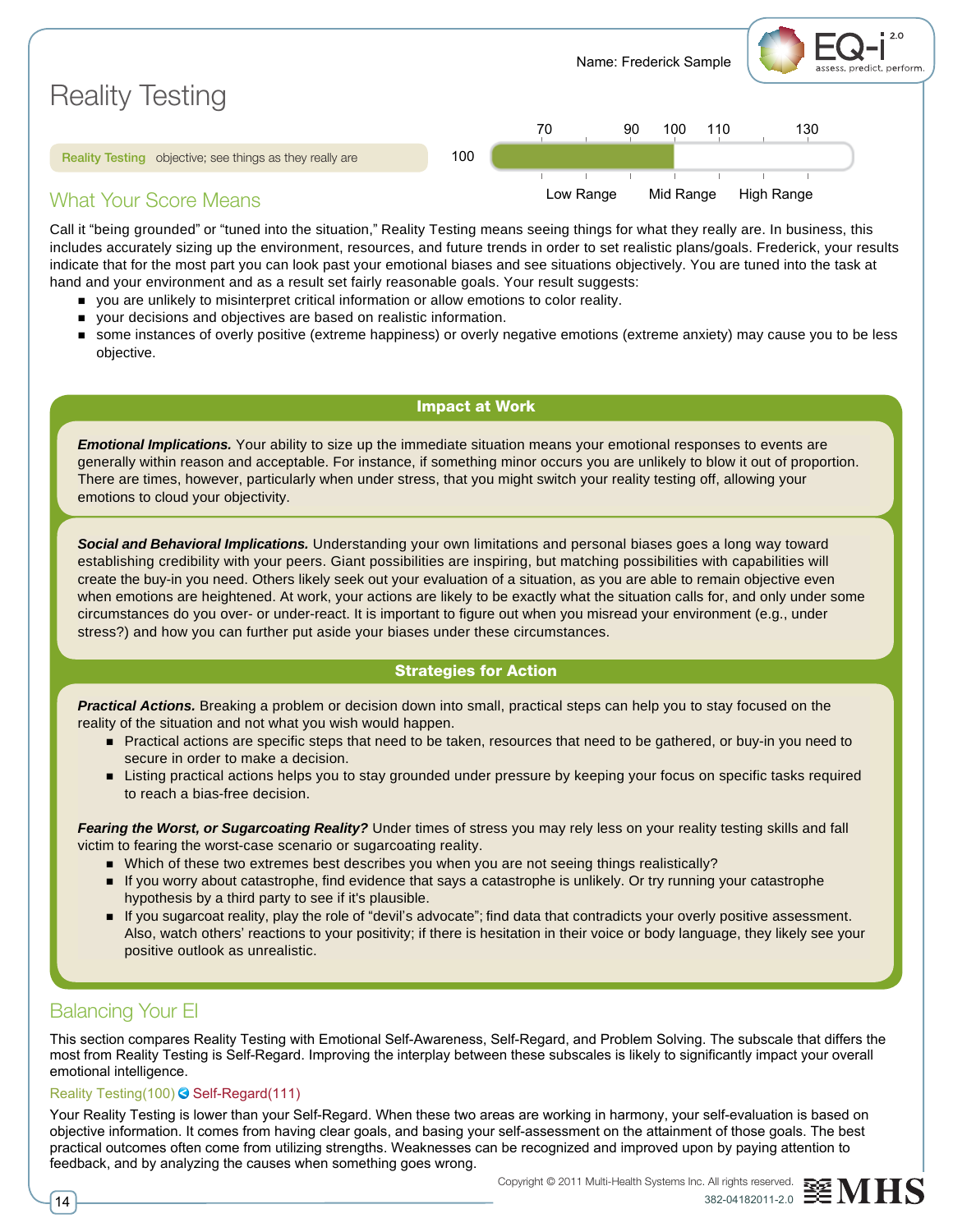

Impulse control involves understanding the appropriate times and ways to act on emotions and impulses, and the importance of thinking before acting. Frederick, your result shows someone who is generally able to resist or delay impulses to act. Your stable nature helps to put people at ease; coworkers will feel that they can predict your behavior and will open communication channels with you. Your result may indicate a tendency to:

- $\blacksquare$  be deliberate and apt to survey a situation before responding.
- control your emotions and impulses to act.
- **n** be considerate of sharing "airspace", ensuring everyone has a chance to speak.
- n be somewhat impulsive under times of stress or pressure.

#### Impact at Work

*Emotional Implications.* Your emotions are usually expected visitors: you experience them, learn from them, and then take action based on this emotional knowledge. This deliberate experience of emotions prevents you from acting erratically when an emotion presents itself.

*Social and Behavioral Implications.* Your ability to remain focused, delay temptation, and generally avoid making rash decisions has tremendous interpersonal and professional implications. Leadership requires flexibility, but it is an astute focus and deliberate planning that results in corporate buy-in. You are likely respected for your ability to stay the course and think before you act. There is still room to improve your impulsivity, particularly in times of stress or extreme temptation. In such instances you may find it hard to resist impulses to act which may lead to rash decisions or behavior you later regret.

#### Strategies for Action

*Impulse Inventory.* There is still room for you to grow your understanding of what types of situations cause you to be impulsive.

- Conduct an inventory of what makes you impatient or impulsive. Think of the last couple of weeks of work—what reactions did you have that you wish you could take back?
- n Write a list of what triggered these regrettable moments (e.g., stress, being caught off guard, team conflict). Being aware of specific triggers will help you plan to avoid them or practice your emotional response before they happen.

*Learning from Regret.* Rewriting a situation where you acted impulsively can help you see the positive effects of deliberate, contemplative action.

- For a situation or decision where you acted rashly, try to identify the emotion you were experiencing at the time. Was it frustration, anger, hopelessness?
- n If you could rewrite the situation, what would you have done differently? How could you have exercised more control?
- **Dead It Use this example of how you wished you had behaved as a goal. Try to demonstrate this behavior in the next two** weeks, and make note of any positive effects your more controlled behavior had on yourself and those around you.

#### Balancing Your EI

This section compares Impulse Control with Flexibility, Stress Tolerance, and Assertiveness. The subscale that differs the most from Impulse Control is Assertiveness. Improving the interplay between these subscales is likely to significantly impact your overall emotional intelligence.

#### Impulse Control(96) Assertiveness(84)

Your Impulse Control is higher than your Assertiveness. These components work best together when assertiveness is tempered by good impulse control, resulting in communication that is both forthright and respectful. This means taking the time to consider the impact of your actions, and then proceeding with confidence in an appropriately assertive manner that reflects the most significant aspects of a situation.

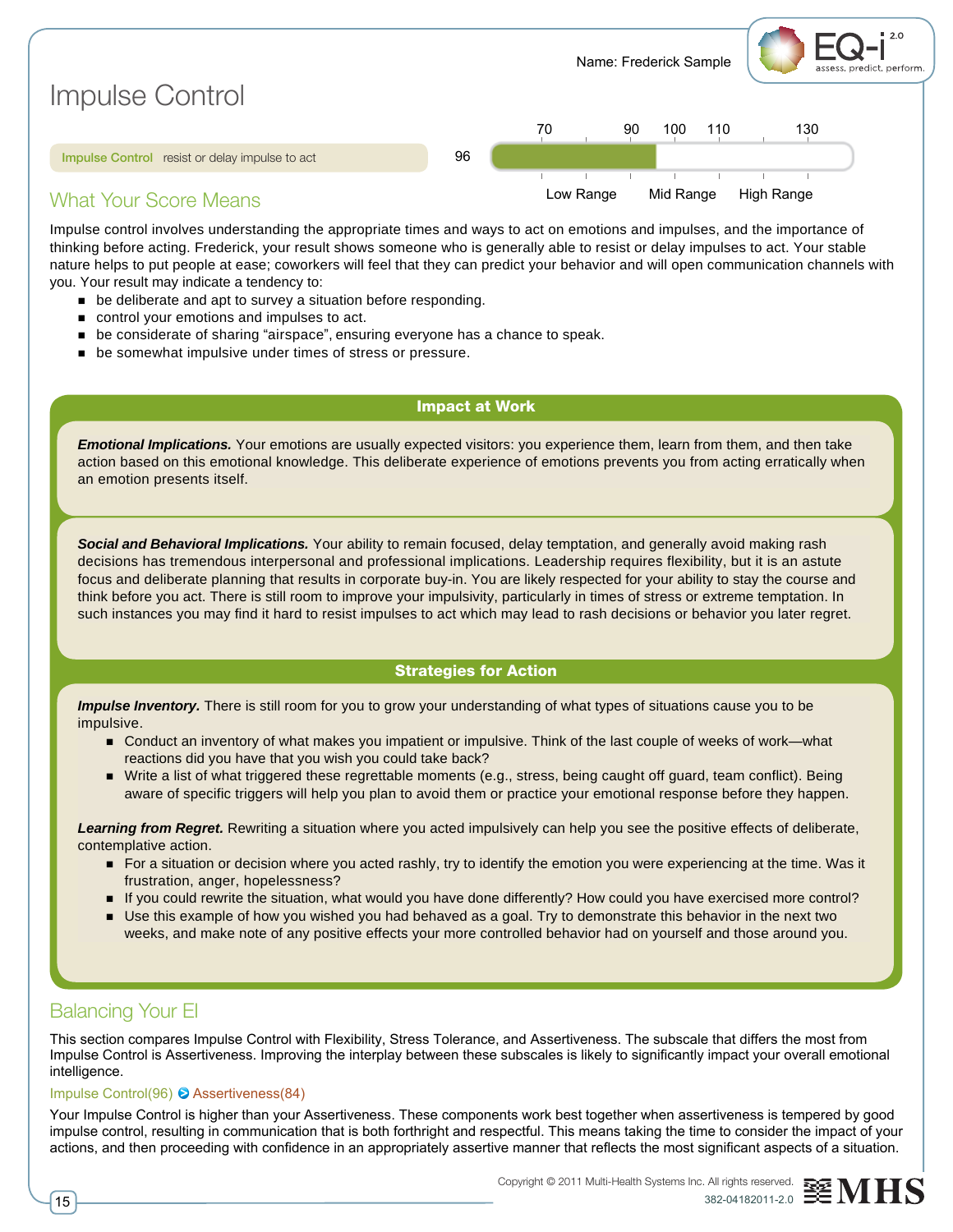

Flexibility requires that you be able to modify your thoughts, emotions, and behaviors in response to change. Frederick, you appear to be accepting of change and shifting priorities in your workplace. You embrace learning new things and remain open to others' opinions and new ways of thinking and doing things. While you likely value progress and innovation, there are some situations where you stick to your tried and true methods, preferring predictability over spontaneity. Some indicators of your result are:

- n a willingness to respond to changes in the workplace (e.g., structural changes, new technology, evolving market needs).
- n an inclination to enjoy change and find it refreshing.
- n hesitation to change at times, most likely when you are under stress or feeling anxious.

#### Impact at Work

*Emotional Implications.* Your Flexibility suggests that although you frequently adapt your thoughts, emotions, and actions, there are still times when your emotions prevent you from accepting change. For many businesspeople, being a specialist in one's profession is a lifetime pursuit, but keep in mind that it also creates an inherent rigidity. Your emotional attachment to "your ways" can prevent you from adapting to changes in the business.

*Social and Behavioral Implications.* Your result suggests you can tolerate change and may even thrive when change is required. Your tolerance for change is likely welcomed by your organization and is a desirable skill in today's fast-paced and progressive culture. You may be seen as a champion of change, promoting the benefits of adjustment, and garnering buy-in from your peers. While there are some moments where you prefer sticking with the status quo, this is something that could be easily improved upon in your case.

#### Strategies for Action

*The Plastic Brain.* Research suggests that our brains have a lifelong plasticity, that even in adulthood we can learn complex things. Why then has it been so long since we attempted to learn something completely new?

- The key is to move outside of your area of expertise and begin to learn something entirely new (e.g., learn a new language, take fencing or cooking lessons, learn to grow an organic garden) and accept the arduous practice and mistakes that come with taking on a new skill. (Remember learning how to ride a bike?)
- n Once you start attaching positive emotions to the small successes you experience in this new area, you will find yourself becoming even more accepting of change in other areas of your life.

Ask for Help. When you find yourself being resistant to change, take some time out to solicit the opinions of trusted coworkers and embrace their views on a particular problem and how they would approach it. Particularly under stress, you may find yourself going down the same road you always travel, but if you take the time try out even one new strategy or technique, you will broaden your skill base and enhance your ability to cope with change.

#### Balancing Your EI

This section compares Flexibility with Problem Solving, Independence, and Impulse Control. Achieving balance between these subscales can enhance emotional functioning.

#### Flexibility(90)

Your Flexibility is well balanced with these three related subscales. To maintain this balance with these subscales, watch for significant growth in one subscale over others and consider ways that you can develop the subscales in tandem. Discuss with your coach whether comparing Flexibility with other subscales may lead to further EI development and enhanced emotional and social functioning.

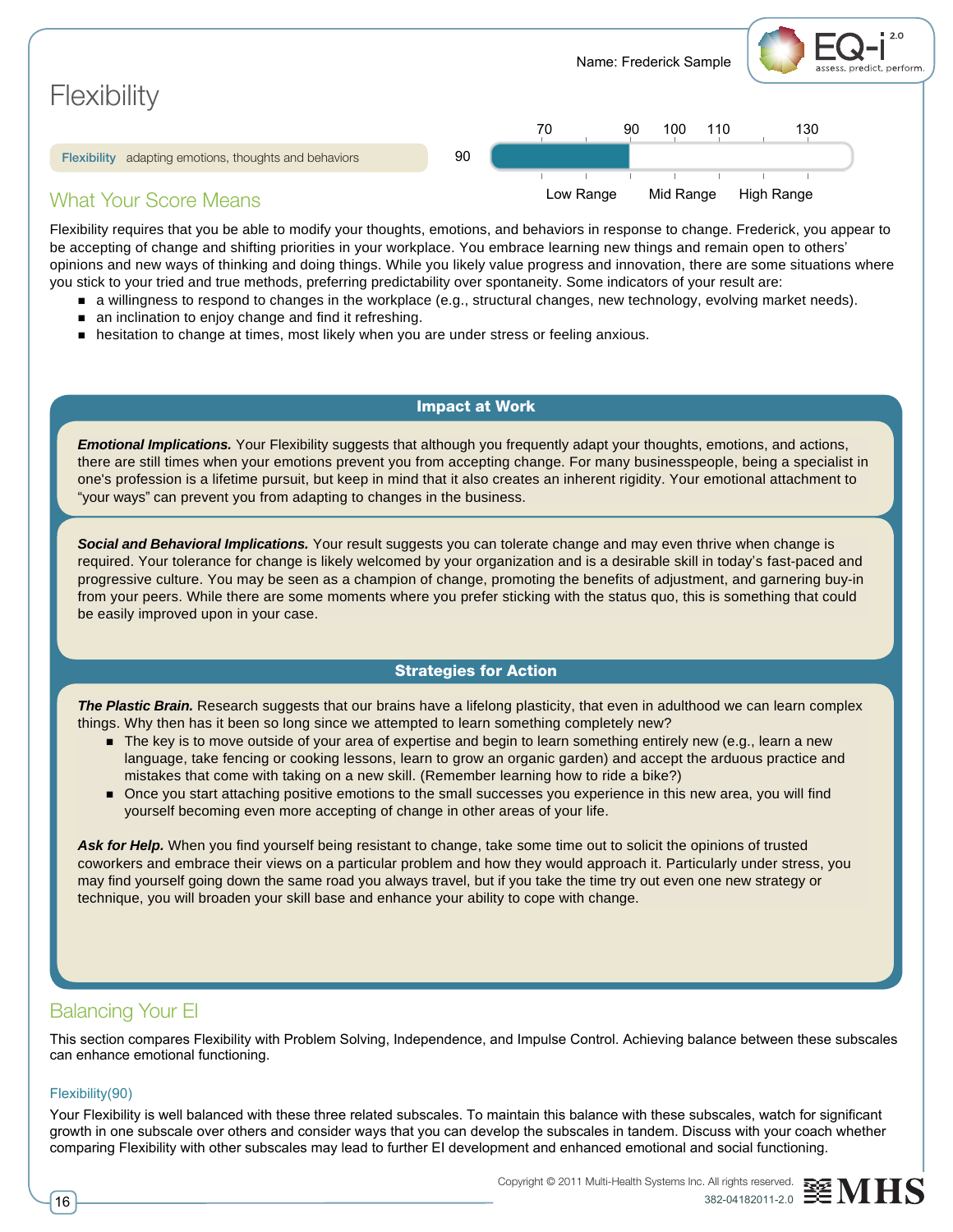

Stress Tolerance is the ability to cope with and respond effectively to stress and mounting pressure. Frederick, your result indicates that you are armed to withstand stress with a repertoire of effective coping strategies. You are able to manage your emotions, remain composed, and maintain your performance, even when times get rough. Although you may not handle all stressful conditions well, you have the underlying belief that you can control your reaction to stress. Some characteristics of your result are:

- n you can maintain a level of work performance even under mounting pressure or competition.
- n you actively cope with stress without letting your emotions take over.
- weaknesses in other areas of EI may be more apparent during times of stress.

#### Impact at Work

*Emotional Implications.* Although you can keep control of your emotions during times of stress, there is the possibility that you do not leverage and use your emotions. Rather than subduing your emotions, remember to use them. The emotion of happiness can help you come up with creative solutions to your stressful situation.

*Social and Behavioral Implications.* Your ability to tolerate stress and exert some influence over the situation is likely to appear calming and even inspiring to your colleagues. Your ability to openly cope with your challenges and even bring others along with you is a sign of tenacious leadership, a quality that is imperative given the full schedules we all work with. Although mounting pressure can cause you to lose your composure, for the most part others can predict your calm and focused demeanor and as a result are likely to openly share information with you.

#### Strategies for Action

*Building your Coping Strategies Bank.* There are several effective behavioral strategies that can you help you better cope with daily stressors and improve your overall stress tolerance. Some of these strategies are so discreet you can use them in the office to address stress as soon as it starts:

- $\blacksquare$  deep breathing, belly breathing, visualization exercises
- **n** progressive muscle relaxation, acupressure
- voga, tai chi, meditation

*Worry-Free Zone.* Declare a worry-free zone somewhere in your workplace.

- n Move away from your desk and spend five minutes in a different location (e.g., cafeteria, outside) where the only rule is: No thinking about the thing that is causing you stress.
- n Allow your mind to cool down and to become clear again. Only then are you in the best position to leverage your emotions in order to respond appropriately to the stress.

#### Balancing Your EI

This section compares Stress Tolerance with Problem Solving, Flexibility, and Interpersonal Relationships. The subscale that differs the most from Stress Tolerance is Flexibility. Improving the interplay between these subscales is likely to significantly impact your overall emotional intelligence.

#### Stress Tolerance(104) <sup>●</sup> Flexibility(90)

Copyright © 2011 Multi-Health Systems Inc. All rights reserved. Your Stress Tolerance is higher than your Flexibility. Balancing these aspects of EI involves using coping mechanisms to deal with stressful situations while they are occuring. It also means changing tactics if the stressful situation has not been overcome. Waiting out stressful events may work but is not typically the best strategy. To facilitate a more active approach to dealing with stress, identify one small thing that could be changed about the stressful situation and push to change it. However, even the most stress tolerant people need to adjust to their surroundings to avoid burnout.

17  $\sim$  382-04182011-2.0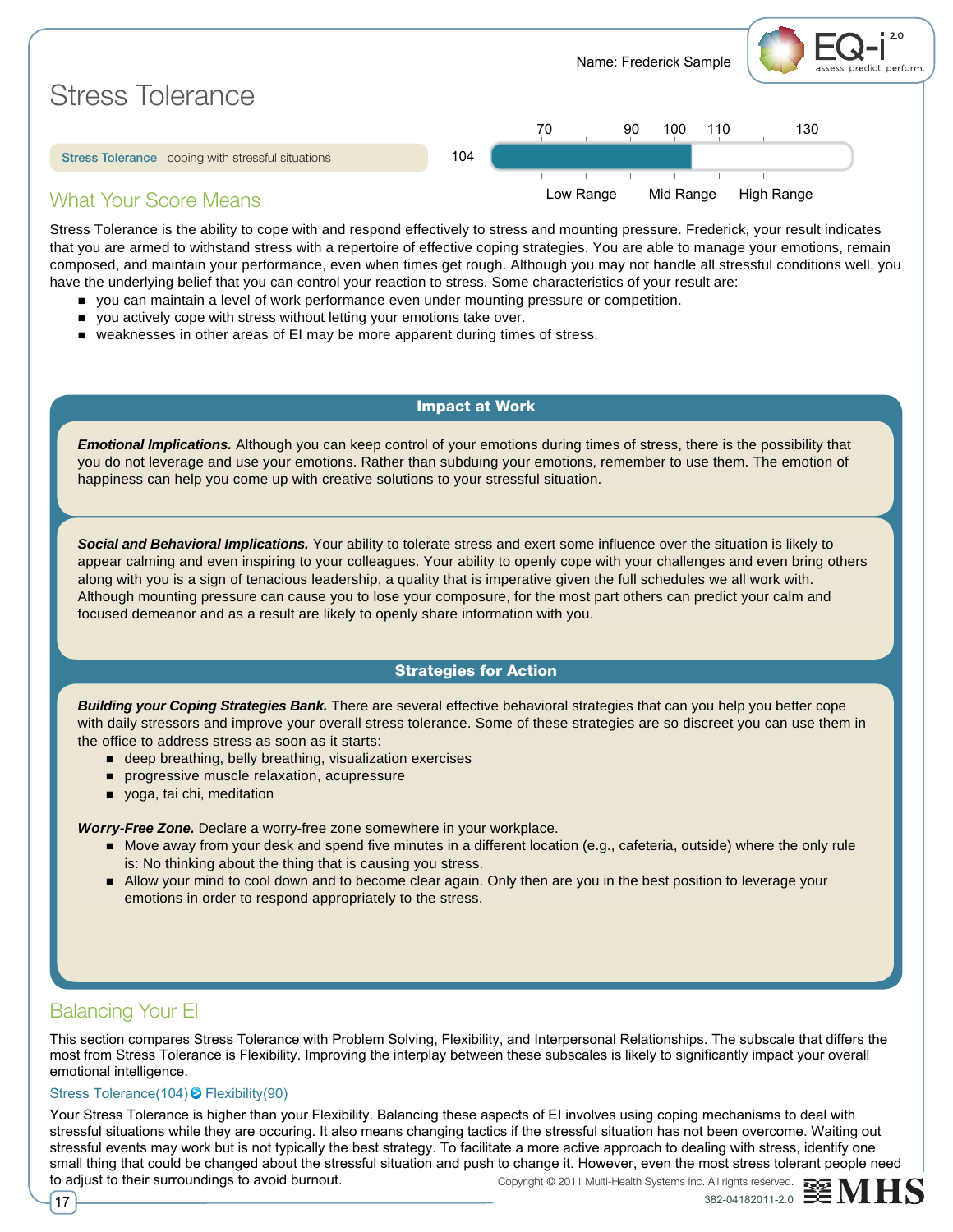

Optimism, the ability to remain positive despite setbacks, often differentiates between "star performers" and others in the workplace. It permeates almost every application of EI, from helping you persevere to enabling you to view change as a good thing. Frederick, your result shows a person who is normally optimistic, preferring to see the world in a positive light. A result in the average range also indicates that you are not so overly optimistic that you are blind or naïve to the realities of life. Some characteristics of your result are:

- n you tend to see the world with a "glass half-full" approach.
- vou are hopeful about the future.
- n you are energized by setbacks and obstacles, fuelled to overcome challenges in life.

#### Impact at Work

*Emotional Implications.* Optimistic people experience a range of emotions. You are not so optimistic that you ignore fear, nor are you so pessimistic that you ignore happiness. To your team, this grounded optimism is likely contagious; others will see your hopeful vision of the future, and with realistic plans they will see that this vision is attainable.

*Social and Behavioral Implications.* Hopefulness and resilience are attributes of effective leaders. You are likely able to see opportunities and possibilities that others may overlook or simply reject for being too difficult, too time-consuming, or outside of the organization's current comfort level. Your goals (and if applicable, the goals you set for others) are likely to reflect your optimistic approach to work; you see the possibilities and set stretch targets that help you strive for the best. There is still room to increase your level of optimism, as certain instances at work likely cause you to be more negative than you wish to be.

#### Strategies for Action

*Pessimistic Moments.* If there are times when you feel less optimistic, take note of when these occur.

- Identify the trigger for your pessimism. Is it when timelines are tight? Are you in a leadership role and skeptical of others' capabilities?
- **Debate the validity of this pessimism. Look to the past to confirm whether similar successful or unsuccessful** situations have occurred.
- n If your pessimism is warranted, perhaps contingency plans for this risk should be considered.

*Reevaluate.* When you are faced with a challenge and your normally optimistic demeanor wavers, you may need to reevaluate your goals in order to visualize a successful outcome.

- n Adjust your tasks and goals into more manageable and attainable segments. For larger, more daunting projects, try to break them into five to seven smaller steps.
- n This does not mean that you should oversimplify or trivialize what is needed, but it does help to become more solution-focused at smaller intervals than to be burdened by a single overwhelming goal.
- n For each smaller step, describe what you visualize success to be. Keep focused on these smaller outcomes to help bring your optimism back in line.

#### Balancing Your EI

This section compares Optimism with Self-Regard, Interpersonal Relationships, and Reality Testing. Achieving balance between these subscales can enhance emotional functioning.

#### Optimism(105)

Your Optimism is well balanced with these three related subscales. To maintain this balance with these subscales, watch for significant growth in one subscale over others and consider ways that you can develop the subscales in tandem. Discuss with your coach whether comparing Optimism with other subscales may lead to further EI development and enhanced emotional and social functioning.

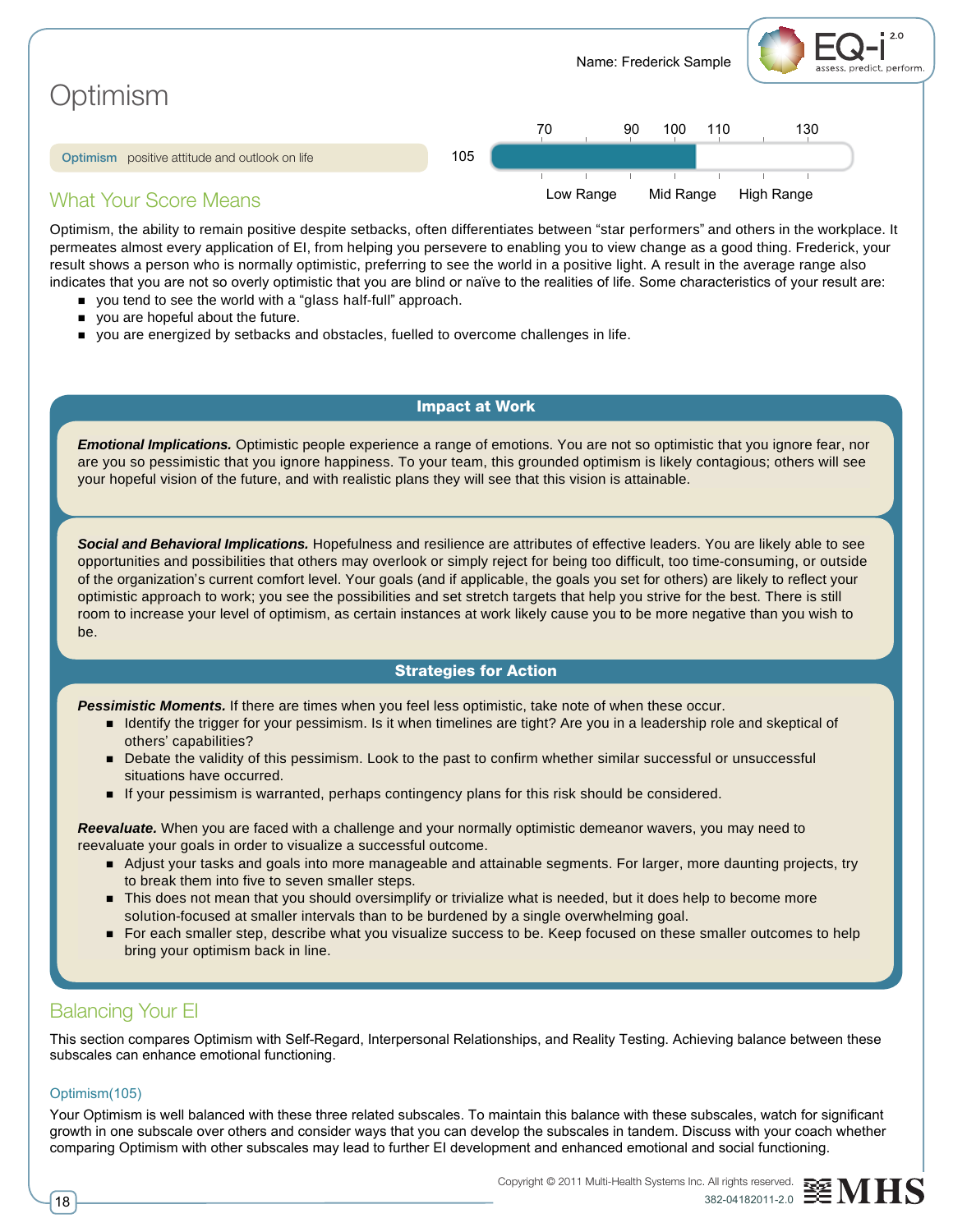Name: Frederick Sample assess. predict. perform Well-Being Indicator 70 90 100 110 130 116 Happiness satisfied with life; content

#### How to Use this Page

Happiness includes feelings of satisfaction, contentment and the ability to enjoy the many aspects of one's life. It is different than the other EI abilities in that Happiness both contributes to, and is a product of, emotional intelligence. As such, your result in Happiness is like an indicator of your emotional health and well-being.



Your Happiness result is shown below, linked to your results on the four subscales most often associated with Happiness.

Because Happiness is so interconnected with all EI abilities, you may find further development opportunities if you explore how the remaining subscales contribute to your level of Happiness, and vice versa.

#### **Happiness**

Frederick, your result in Happiness suggests that you almost always maintain a happy disposition towards all aspects of your life. You enjoy the company of others and are likely on a positive life course. Your happiness is seen and experienced as infectious. Your result in Happiness is high, as are your results across the four subscales most connected with Happiness. You may want to look into your lower results on other subscales (Assertiveness and Independence) to identify ways your Happiness can bolster these areas. Your result indicates that you may:

- n exclude cheerfulness at both work and play while participating in activities you truly enjoy.
- **n** be seen by coworkers as motivating and resilient in the face of obstacles.

#### Self-Regard (111) **Self-Regard (111) Self-Regard (111)**

Happiness is a by-product of believing in oneself and living according to your own values and standards. Your high level of Self-Regard helps to promote positive feelings about oneself, confidence, and enhanced life satisfaction and happiness.

- n If you could improve one facet of your life, what would it be? Why?
- n Aside from material things, what is it about you that makes you truly happy?

#### **Optimism (105)**

In the face of setback and disappointment, the ability to recover and claim a happy state is contingent on one's level of optimism. Your results suggest you are optimistic and hopeful most of the time, but perhaps you could use this outlook more frequently so that your happiness becomes even more personal, permanent and justifiable.

- When are you the least optimistic? How could your outlook be improved in these situations?
- When faced with a new challenge, how do you typically feel? List your emotions and think about why you feel this way.

#### Interpersonal Relationships (111) **Contract Contract Self-Actualization**

Your Interpersonal Relationships result indicates that you have well-developed relationships that likely help shield you from the negative effects of life's daily demands. If maintained, these relationships can enhance and sustain pervasive feelings of happiness.

- Are there times when you struggle with your relationships? If so, what causes the struggle and how do you remedy conflict and miscommunication?
- Do you have a mentor? Do you act as a mentor to someone else?

#### **Self-Actualization (96)**

Happiness comes from a willingness to learn and grow on a journey aligned with your values. Your result suggests a good level of self-actualization, but further development in this area will help to promote feelings of achievement and overall happiness.

- $\blacksquare$  Identify what you value most in life. Are you spending enough time on the activities most important to you?
- What legacy will you leave behind?
- Copyright © 2011 Multi-Health Systems Inc. All rights reserved. 19 382041820112.0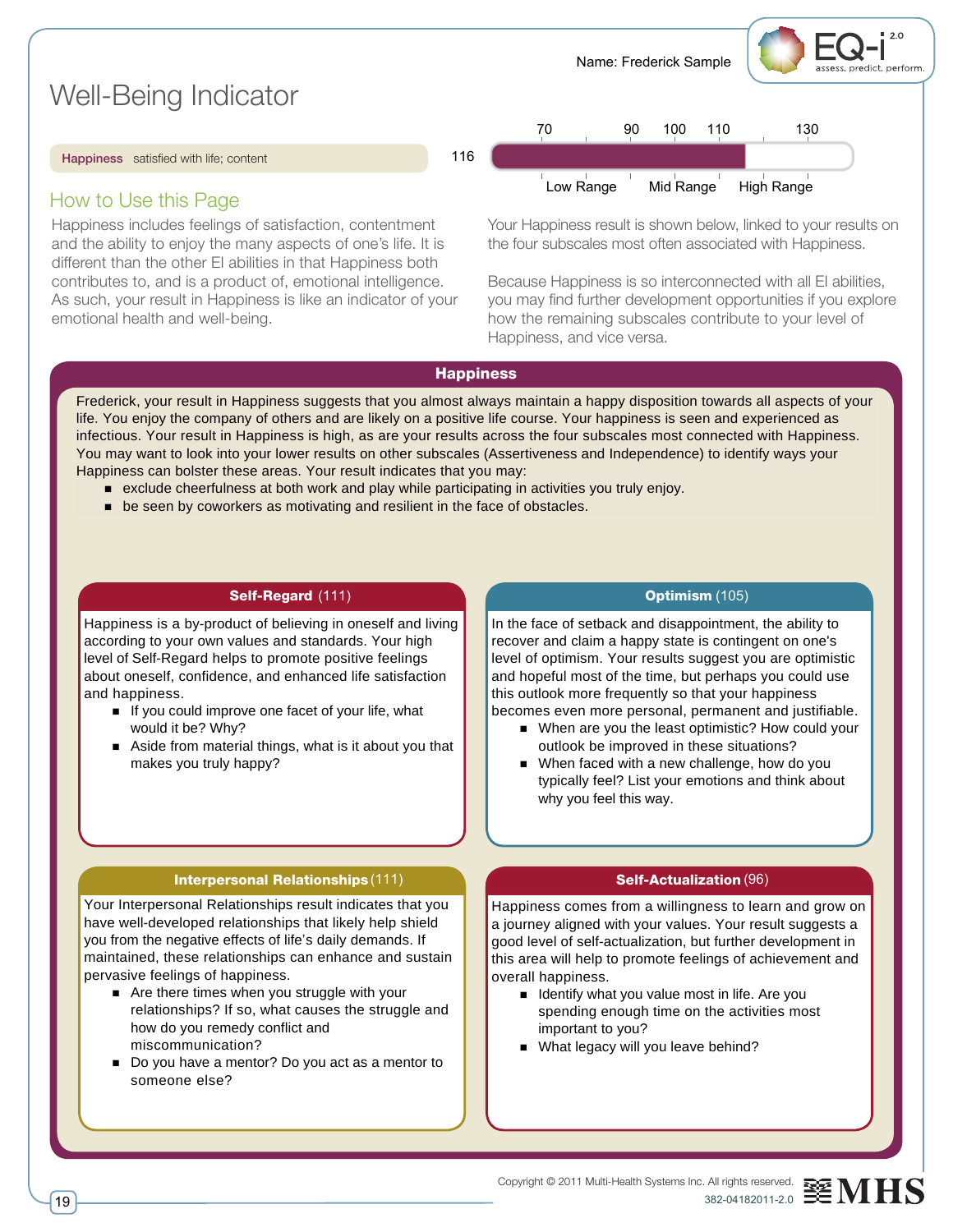## Action Plan

The steps you take towards achieving your EI goals will determine whether or not success is realized. Use this step-by-step activity plan to help guide you closer to your goals. Remember to use the SMART goal setting criteria for each goal.

Write down up to three EI skills or behaviors that you would like to further develop (e.g., "reflective listening" to build empathy, or "recognizing how my body reacts to stress" to raise emotional self-awareness). The SMART goals that you outline in the template should help to strengthen these EI skills and behaviors.

- 1.
- 2.
- 3.

Write down up to three overall qualities that you would like to have (e.g., integrity, providing clear leadership, team player, clear communicator). In some way the goals you outline in this action plan should help you achieve the overall qualities you identified.

1.

2.

3.

Transfer your SMART goals into the action plan template below.

| <b>SMART</b><br>Goal | <b>Time Frame</b>                             | <b>Benefits</b>                                                             | <b>Measure of Success</b>                                                                                                     | Support and<br><b>Resources Needed</b>         | <b>Potential Barriers</b>                                                                                                                                                        |
|----------------------|-----------------------------------------------|-----------------------------------------------------------------------------|-------------------------------------------------------------------------------------------------------------------------------|------------------------------------------------|----------------------------------------------------------------------------------------------------------------------------------------------------------------------------------|
| Listen to<br>others  | In team<br>meetings<br>Starting from<br>today | Other people will<br>listen to me<br>I will get to hear<br>everyone's views | Feedback from the<br>team to say that $I$ am<br>listening to them more<br>Take actions that<br>other people have<br>suggested | From the team to<br>give me honest<br>feedback | Time - often do not have<br>time to listen to views<br>but just need to give in-<br>structions. If this is the<br>case need to tell people<br>at the beginning of the<br>meeting |
|                      |                                               |                                                                             |                                                                                                                               |                                                |                                                                                                                                                                                  |
|                      |                                               |                                                                             |                                                                                                                               |                                                |                                                                                                                                                                                  |
|                      |                                               |                                                                             |                                                                                                                               |                                                |                                                                                                                                                                                  |



 $2.0$ 

assess. predict. perform

SPECIFIC **MEASURABLE**